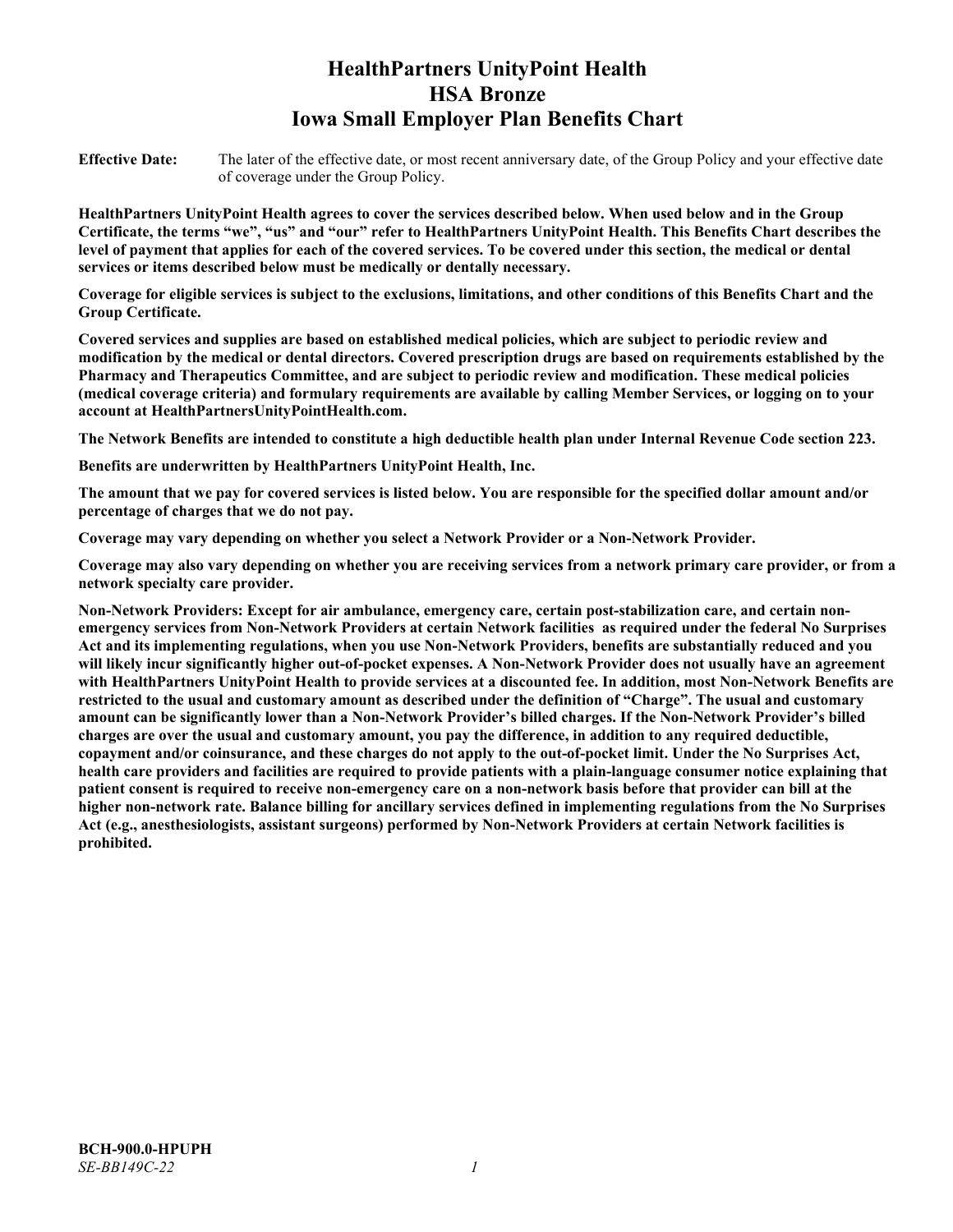# **These definitions apply to this Benefits Chart. They also apply to the Group Certificate.**

| <b>Biosimilar drug:</b> | A prescription drug, approved by the Food and Drug Administration (FDA), that the FDA has<br>determined is biosimilar to and interchangeable with a biological brand name drug. Biosimilar<br>drugs are not considered generic drugs and are not covered under the generic drug benefit.                                                                                                                                                                                                                                                                                                                                           |
|-------------------------|------------------------------------------------------------------------------------------------------------------------------------------------------------------------------------------------------------------------------------------------------------------------------------------------------------------------------------------------------------------------------------------------------------------------------------------------------------------------------------------------------------------------------------------------------------------------------------------------------------------------------------|
| <b>Brand name drug:</b> | A prescription drug, approved by the Food and Drug Administration (FDA), that is<br>manufactured, sold, or licensed for sale under a trademark by the pharmaceutical company that<br>originally researched and developed the drug. Brand name drugs have the same active-ingredient<br>formula as the generic version of the drug. However, generic drugs are manufactured and sold by<br>other drug manufacturers and are generally not available until after the patent on the brand name<br>drug has expired. A few brand name drugs may be covered at the generic drug benefit level if<br>this is indicated on the formulary. |
| Calendar year:          | This is the 12-month period beginning 12:01 A.M. central time, on January 1, and ending 12:00<br>A.M. central time of the next following December 31.                                                                                                                                                                                                                                                                                                                                                                                                                                                                              |
| Charge:                 | For covered services delivered by participating Network Providers, is the provider's discounted<br>charge for a given medical/surgical service, procedure or item.                                                                                                                                                                                                                                                                                                                                                                                                                                                                 |
|                         | For covered services delivered by Non-Network providers, a contracted rate may apply if such<br>arrangement is available to HealthPartners UnityPoint Health.                                                                                                                                                                                                                                                                                                                                                                                                                                                                      |
|                         | For the Usual and Customary Charge for covered services delivered by Non-Network Providers,<br>our payment is calculated using one of the following options to be determined at the discretion of<br>HealthPartners UnityPoint Health: 1) a percentage of the Medicare fee schedule; 2) a comparable<br>schedule if the service is not on the Medicare fee schedule; or 3) a commercially reasonable rate<br>for such service.                                                                                                                                                                                                     |
|                         | The usual and customary charge is the maximum amount allowed that we consider in the<br>calculation of the payment of charges incurred for certain covered services. You must pay for<br>any charges above the usual and customary charge, and they do not apply to the out-of-pocket<br>limit.                                                                                                                                                                                                                                                                                                                                    |
|                         | A charge is incurred for covered ambulatory medical and surgical services, on the date the<br>service or item is provided. A charge is incurred for covered inpatient services, on the date of<br>admission to a hospital. To be covered, a charge must be incurred on or after your effective date<br>and on or before the termination date.                                                                                                                                                                                                                                                                                      |
| Copayment/coinsurance:  | The specified dollar amount, or percentage, of charges incurred for covered services, which we<br>do not pay, but which you must pay, each time you receive certain medical services, procedures<br>or items. Our payment for those covered services or items begins after the copayment or<br>coinsurance is satisfied. Covered services or items requiring a copayment or coinsurance are<br>specified in this Benefits Chart.                                                                                                                                                                                                   |
|                         | For services provided by a Network Provider:                                                                                                                                                                                                                                                                                                                                                                                                                                                                                                                                                                                       |
|                         | An amount which is listed as a flat dollar copayment is applied to a Network Provider's<br>discounted charges for a given service. However, if the Network Provider's discounted charge<br>for a service or item is less than the flat dollar copayment, you will pay the Network Provider's<br>discounted charge. An amount which is listed as a percentage of charges or coinsurance is based<br>on the Network Provider's discounted charges, calculated at the time the claim is processed,<br>which may include an agreed upon fee schedule rate for case rate or withhold arrangements.                                      |
|                         | For services provided by a Non-Network Provider:                                                                                                                                                                                                                                                                                                                                                                                                                                                                                                                                                                                   |
|                         | Any copayment or coinsurance is applied to the lesser of the provider's charges or the usual and<br>customary charge for a service.                                                                                                                                                                                                                                                                                                                                                                                                                                                                                                |
|                         | A copayment or coinsurance is due at the time a service is provided, or when billed by the<br>provider.                                                                                                                                                                                                                                                                                                                                                                                                                                                                                                                            |
|                         |                                                                                                                                                                                                                                                                                                                                                                                                                                                                                                                                                                                                                                    |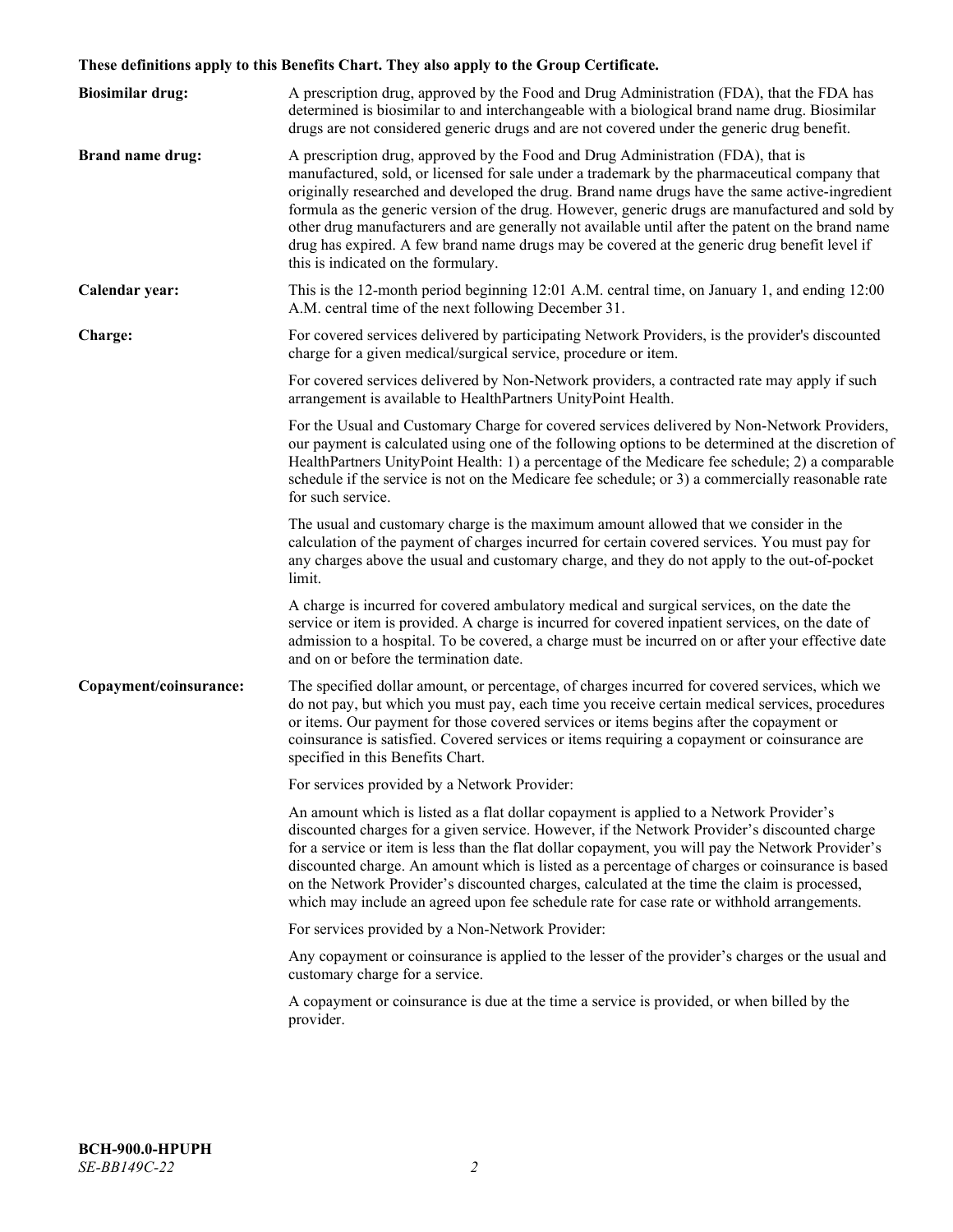| Deductible:               | The specified dollar amount of charges incurred for covered services, which we do not pay, but<br>an enrollee or a family has to pay first in a calendar year. Our payment for those services or items<br>begins after the deductible is satisfied. For Network Providers, the amount of the charges that<br>apply to the deductible are based on the Network Provider's discounted charges, calculated at the<br>time the claim is processed, which may include an agreed upon fee schedule rate for case rate or<br>withhold arrangements. For Non-Network Providers, the amount of charges that apply to the<br>deductible are the lesser of the provider's charges or the usual and customary charge for a<br>service. |
|---------------------------|----------------------------------------------------------------------------------------------------------------------------------------------------------------------------------------------------------------------------------------------------------------------------------------------------------------------------------------------------------------------------------------------------------------------------------------------------------------------------------------------------------------------------------------------------------------------------------------------------------------------------------------------------------------------------------------------------------------------------|
|                           | Any amounts paid or reimbursed by a third party, including but not limited to: point of service<br>rebates, manufacturer coupons, manufacturer debit cards or other forms of direct reimbursement<br>to an insured for a product or service, will not apply toward your deductible, to the extent<br>permitted under state and federal law.                                                                                                                                                                                                                                                                                                                                                                                |
|                           | Your plan has an embedded deductible. This means once an insured meets the individual<br>deductible, the plan begins paying benefits for that person. If two or more members of the family<br>meet the family deductible, the plan begins paying benefits for all members of the family,<br>regardless of whether each insured has met the individual deductible. However, an insured may<br>not contribute more than the individual deductible toward the family deductible.                                                                                                                                                                                                                                              |
|                           | All services are subject to the deductible, unless otherwise indicated below in this Benefits Chart.                                                                                                                                                                                                                                                                                                                                                                                                                                                                                                                                                                                                                       |
| Formulary:                | This is a current list, which may be revised from time to time, of prescription drugs, medications,<br>equipment and supplies covered by us as indicated in this Benefits Chart which are covered at the<br>highest benefit level. Some drugs on the formulary may require prior authorization to be covered<br>as formulary drugs. The formulary, and information on drugs that require prior authorization, are<br>available by calling Member Services, or logging on to your account at<br>HealthPartnersUnityPointHealth.com.                                                                                                                                                                                         |
| Generic drug:             | A prescription drug, approved by the Food and Drug Administration (FDA) that the FDA has<br>determined is comparable to a brand name drug product in dosage form, strength, route of<br>administration, quality, intended use and documented bioequivalence. Generally, generic drugs<br>cost less than brand name drugs. Some brand name drugs may be covered at the generic drug<br>benefit level if this is indicated on the formulary.                                                                                                                                                                                                                                                                                 |
| Lifetime maximum benefit: | The specified coverage limit actually paid by us for services and/or charges incurred by you for a<br>given procedure or diagnosis. Payment of benefits under this Benefits Chart ceases when that<br>lifetime maximum benefit is reached. You have to pay for any subsequent charges. Essential<br>health benefits are not subject to any lifetime maximums.                                                                                                                                                                                                                                                                                                                                                              |
| Non-formulary drug:       | This is a prescription drug, approved by the Food and Drug Administration (FDA), that is not on<br>the formulary, is medically necessary and is not investigative or otherwise excluded under the<br>Certificate.                                                                                                                                                                                                                                                                                                                                                                                                                                                                                                          |
| Out-of-pocket expenses:   | You pay the specified copayments/coinsurance and deductibles applicable for particular services,<br>subject to the out-of-pocket limits described below. These amounts are in addition to the monthly<br>premium payments.                                                                                                                                                                                                                                                                                                                                                                                                                                                                                                 |
| Out-of-pocket limit:      | You pay the copayments/coinsurance and deductibles for covered services, to the individual or<br>family out-of-pocket limits. Thereafter we cover 100% of charges incurred for all other covered<br>services, for the rest of the calendar year. You pay amounts greater than the out-of-pocket limits<br>if you exceed any lifetime maximum benefit or any visit or day limits. Essential health benefits<br>are not subject to any lifetime maximums.                                                                                                                                                                                                                                                                    |
|                           | Non-Network Benefits above the usual and customary charge (see definition of charge above) do<br>not apply to the out-of-pocket limit.                                                                                                                                                                                                                                                                                                                                                                                                                                                                                                                                                                                     |
|                           | Non-Network Benefits for transplant surgery do not apply to the out-of-pocket limit.                                                                                                                                                                                                                                                                                                                                                                                                                                                                                                                                                                                                                                       |
|                           | Any amounts paid or reimbursed by a third party, including but not limited to: point of service<br>rebates, manufacturer coupons, manufacturer debit cards or other forms of direct reimbursement<br>to an insured for a product or service, will not apply as an out-of-pocket expense, to the extent<br>permitted under state and federal law.                                                                                                                                                                                                                                                                                                                                                                           |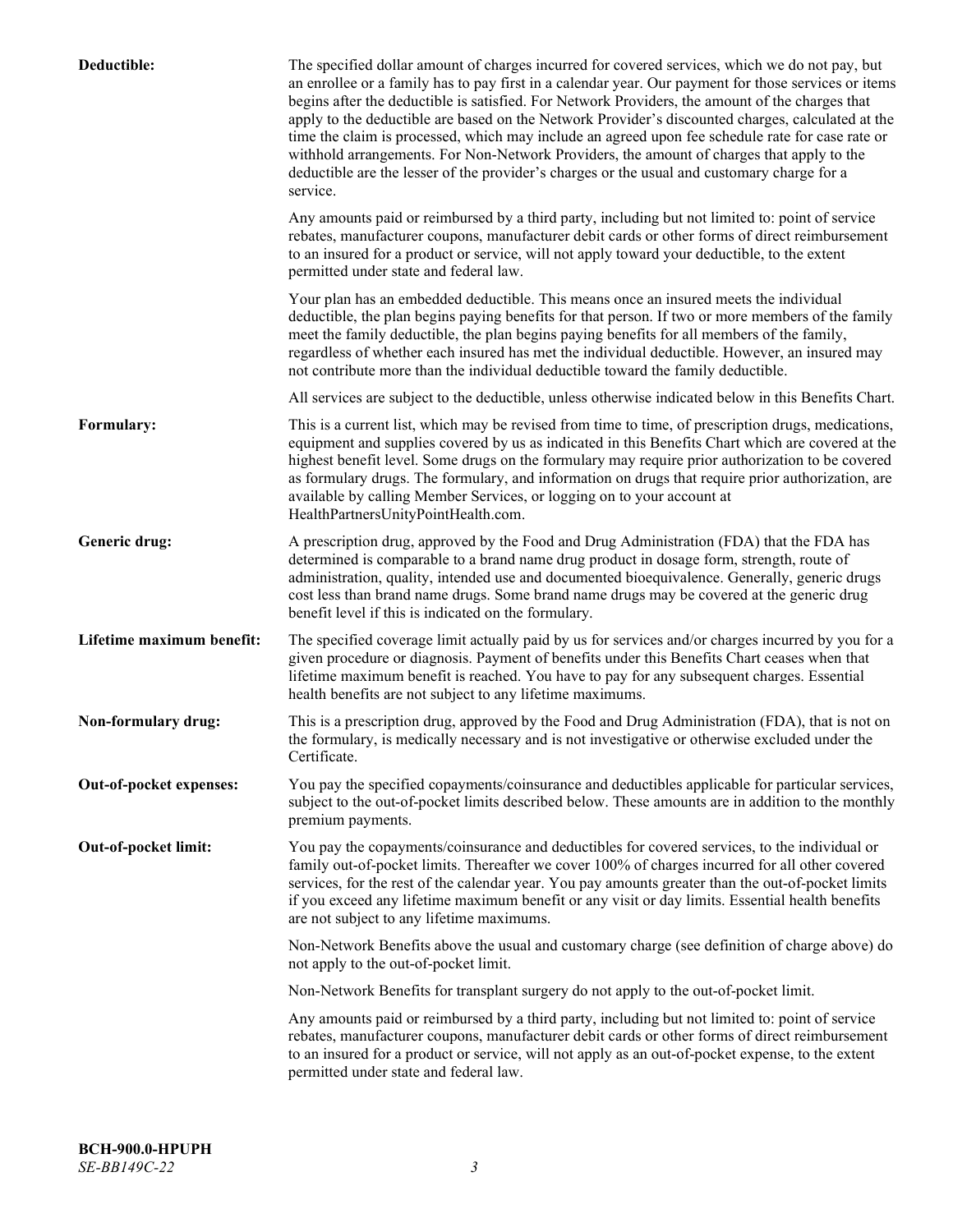|                                  | You are responsible to keep track of the out-of-pocket expenses. Contact our Member Services<br>department for assistance in determining the amount paid by the enrollee for specific eligible<br>services received. Claims for reimbursement under the out-of-pocket limit provisions are subject<br>to the same time limits and provisions described under the "Claims Provisions" section of the<br>Certificate.                                                                                                                |
|----------------------------------|------------------------------------------------------------------------------------------------------------------------------------------------------------------------------------------------------------------------------------------------------------------------------------------------------------------------------------------------------------------------------------------------------------------------------------------------------------------------------------------------------------------------------------|
| <b>Primary care providers:</b>   | These are providers in the following categories: family practice, general practice, internal<br>medicine, obstetrical and gynecological medicine, pediatrics, adolescent medicine, adult<br>medicine and geriatrics.                                                                                                                                                                                                                                                                                                               |
| <b>Specialty care providers:</b> | These are providers who are not in the following categories: family practice, general practice,<br>internal medicine, obstetrical and gynecological medicine, pediatrics, adolescent medicine, adult<br>medicine and geriatrics.                                                                                                                                                                                                                                                                                                   |
| <b>Specialty drug list:</b>      | This is a current list, which may be revised from time to time, of prescription drugs, medications,<br>equipment and supplies, which are typically bio-pharmaceuticals. The purpose of a specialty<br>drug list is to facilitate enhanced monitoring of complex therapies used to treat specific<br>conditions. Specialty drugs are covered by us as indicated in this Benefits Chart. The specialty<br>drug list is available by calling Member Services, or logging on to your account at<br>HealthPartnersUnityPointHealth.com. |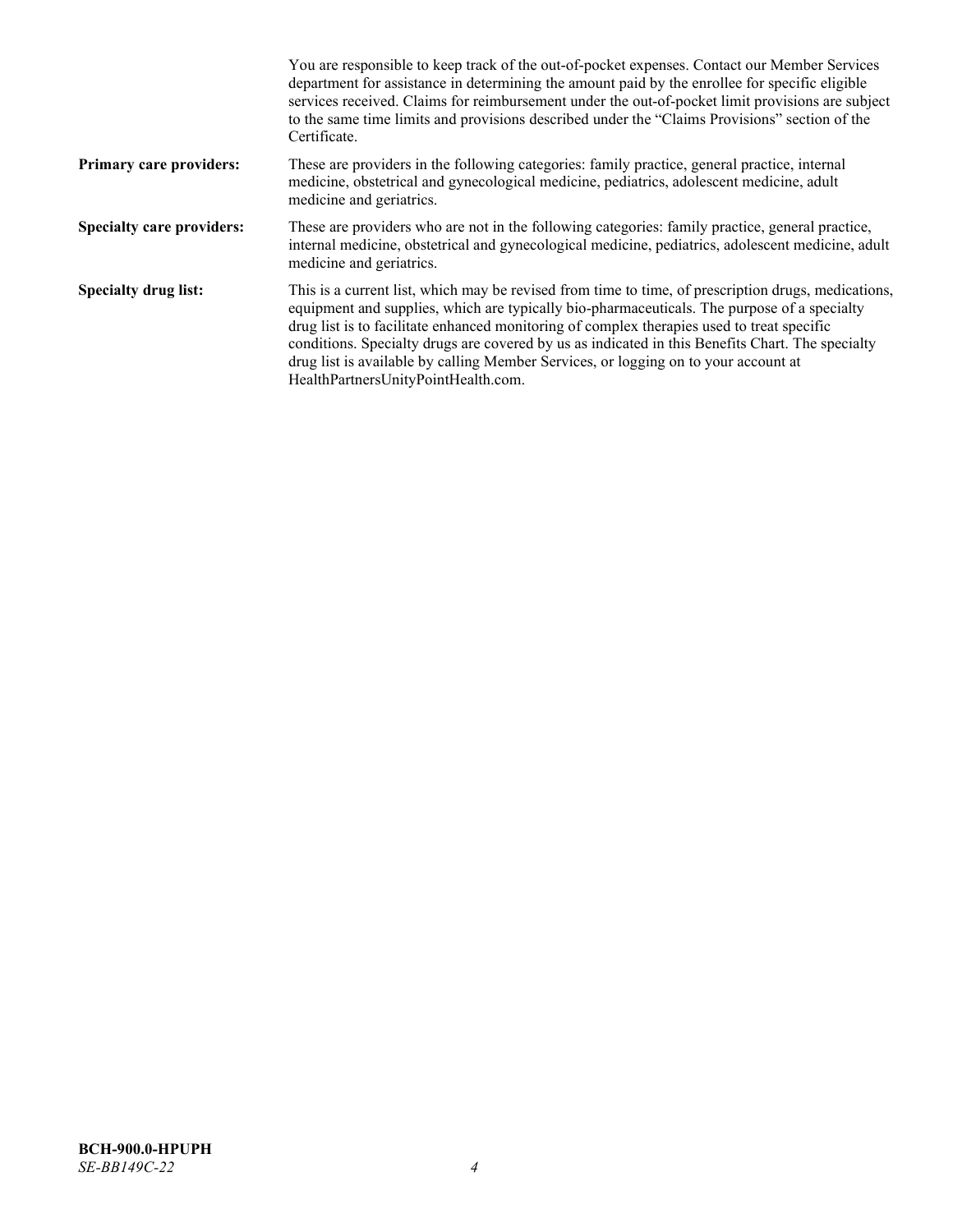# **DEDUCTIBLES, OUT-OF-POCKET LIMITS AND LIFETIME MAXIMUMS**

### **Individual calendar year deductible**

| <b>Network Benefits</b> | <b>Non-Network Benefits</b> |
|-------------------------|-----------------------------|
| \$6,250                 | \$10,000                    |

### **Family calendar year deductible**

| <b>Network Benefits</b> | <b>Non-Network Benefits</b> |
|-------------------------|-----------------------------|
| \$12,500                | \$20,000                    |

Separate deductibles must be satisfied under the Network Benefits and Non-Network Benefits.

Your plan has an embedded deductible. This means once an insured meets the individual deductible, the plan begins paying benefits for that person. If two or more members of the family meet the family deductible, the plan begins paying benefits for all members of the family, regardless of whether each insured has met the individual deductible. However, an insured may not contribute more than the individual deductible toward the family deductible.

Any amounts paid or reimbursed by a third party, including but not limited to: point of service rebates, manufacturer coupons, manufacturer debit cards or other forms of direct reimbursement to an insured for a product or service, will not apply toward your deductible, to the extent permitted under state and federal law.

### **Individual calendar year out-of-pocket limit**

| <b>Network Benefits</b> | <b>Non-Network Benefits</b> |
|-------------------------|-----------------------------|
| \$7,000                 | \$30,000                    |

### **Family calendar year out-of-pocket limit**

| <b>Network Benefits</b> | <b>Non-Network Benefits</b> |
|-------------------------|-----------------------------|
| \$14,000                | \$60,000                    |

Separate out-of-pocket limits must be satisfied under the Network Benefits and Non-Network Benefits.

Non-Network Benefits above the usual and customary charge will not apply toward the individual or family out-of-pocket limit.

Non-Network Benefits for transplant surgery do not apply to the out-of-pocket limit.

Any amounts paid or reimbursed by a third party, including but not limited to: point of service rebates, manufacturer coupons, manufacturer debit cards or other forms of direct reimbursement to an insured for a product or service, will not apply as an out-ofpocket expense, to the extent permitted under state and federal law.

#### **Lifetime maximum benefit for bariatric surgery**

| <b>Network Benefits</b> | <b>Non-Network Benefits</b> |
|-------------------------|-----------------------------|
| <sup>I</sup> Inlimited. | \$5,000                     |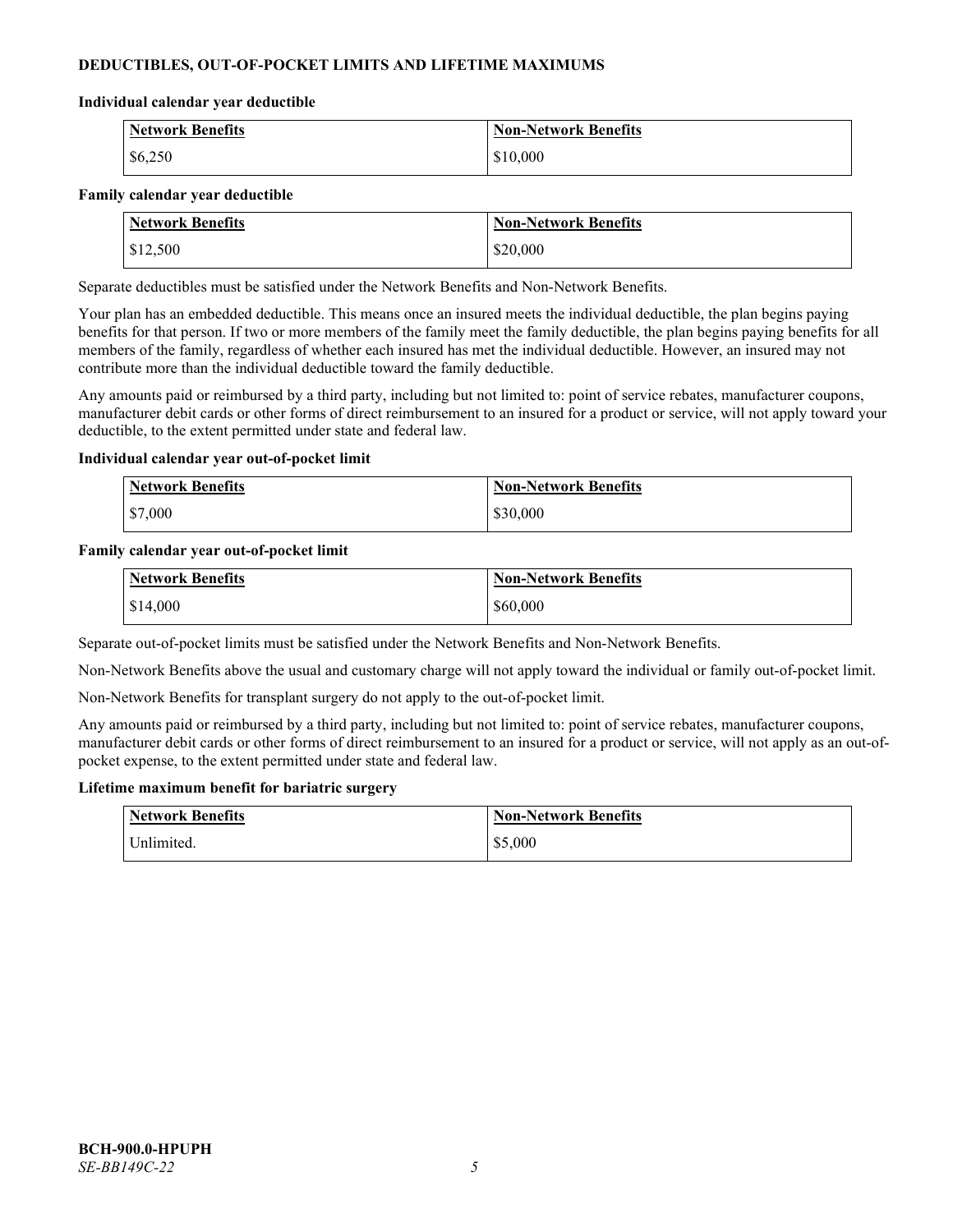# **AMBULANCE AND MEDICAL TRANSPORTATION**

# **Covered Services:**

We cover ambulance and medical transportation for medical emergencies.

We also cover medically necessary, non-emergency ground and air medical transportation if it meets our coverage criteria.

Under the No Surprises Act, non-network air ambulance providers may not bill patients for more than their cost-sharing responsibility for the corresponding Network service.

Covered services and supplies are based on established medical policies, which are subject to periodic review and modification by the medical or dental directors. These medical policies (medical coverage criteria) and applicable prior authorization requirements are available by calling Member Services, or logging on to your account at [HealthPartnersUnityPointHealth.com.](https://www.healthpartnersunitypointhealth.com/)

| <b>Network Benefits</b>       | <b>Non-Network Benefits</b> |
|-------------------------------|-----------------------------|
| 100% of the charges incurred. | See Network Benefits.       |

# **Not Covered:**

See "Services Not Covered" in the Group Certificate.

# **BEHAVIORAL HEALTH SERVICES**

# **Covered Services:**

Covered services are based on established medical policies, which are subject to periodic review and modification by the medical directors. These medical policies (medical coverage criteria) are available by calling Member Services, or logging on to your account at [HealthPartnersUnityPointHealth.com.](https://www.healthpartnersunitypointhealth.com/)

# **Mental health services**

We cover services for mental health diagnoses as described in the Diagnostic and Statistical Manual of Mental Disorders – Fifth Edition (DSM-5) (most recent edition).

**Outpatient services including intensive outpatient and day treatment services:** We cover medically necessary outpatient professional mental health services for evaluation, crisis intervention, and treatment of mental health disorders.

A comprehensive diagnostic assessment will be used as the basis for a determination by a mental health professional, concerning the appropriate treatment and the extent of services required.

Outpatient services we cover for a diagnosed mental health condition include the following:

- Individual, group, family, and multi-family therapy;
- Medication management provided by a physician, certified nurse practitioner, or physician's assistant;
- Psychological testing services for the purposes of determining the differential diagnoses and treatment planning for patients currently receiving behavioral health services;
- Day treatment and intensive outpatient services in a licensed program;
- Partial hospitalization services in a licensed hospital or community mental health center;
- Psychotherapy and nursing services provided in the home if authorized by us; and
- Treatment for gender dysphoria.

# **Mental health office visits**

| <b>Network Benefits</b>                                                                                                               | <b>Non-Network Benefits</b>  |
|---------------------------------------------------------------------------------------------------------------------------------------|------------------------------|
| 100% of the charges incurred, subject to your<br>copayment of \$30 per visit.                                                         | 50% of the charges incurred. |
| For family therapy, only one copayment will be<br>charged, regardless of the number of insureds primarily<br>involved in the therapy. |                              |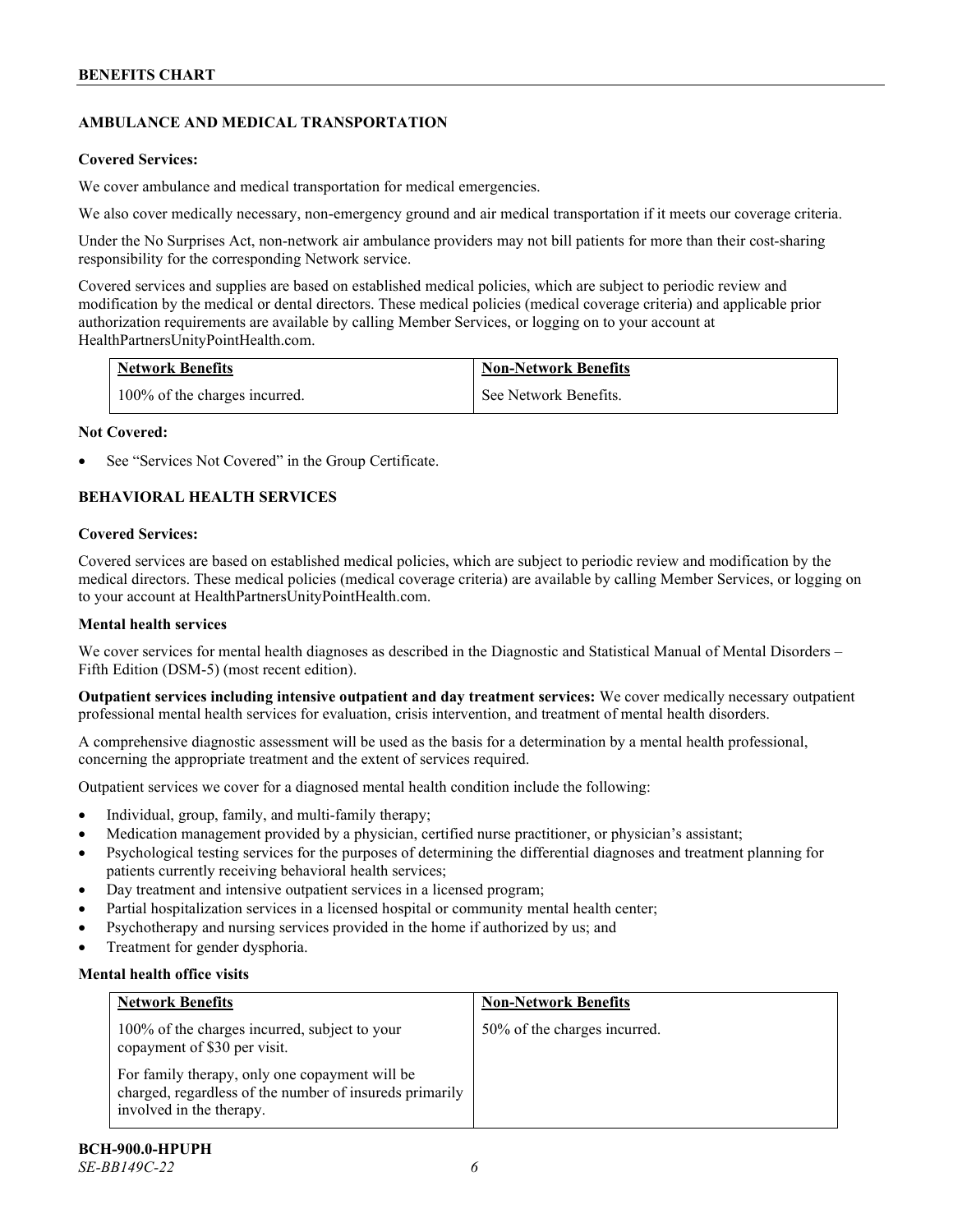### **Group therapy in an office**

| <b>Network Benefits</b>                                                       | <b>Non-Network Benefits</b>  |
|-------------------------------------------------------------------------------|------------------------------|
| 100% of the charges incurred, subject to your<br>copayment of \$15 per visit. | 50% of the charges incurred. |

### **Mental health outpatient hospital and day treatment services**

| <b>Network Benefits</b>       | <b>Non-Network Benefits</b>  |
|-------------------------------|------------------------------|
| 100% of the charges incurred. | 50% of the charges incurred. |

# **Inpatient services, including mental health residential treatment services:** We cover the following:

- Medically necessary inpatient services in a hospital and professional services for treatment of mental health disorders. Medical stabilization is covered under inpatient hospital services in the "Hospital and Skilled Nursing Facility Services" section; and
- Medically necessary mental health residential treatment services. This care must be authorized by us and provided by a hospital or residential behavioral health treatment facility licensed by the local state or Department of Health and Human Services. Services not covered under this benefit include halfway houses, group homes, extended care facilities, shelter services, correctional services, detention services, transitional services, group residential services, foster care services and wilderness programs.

| <b>Network Benefits</b>       | <b>Non-Network Benefits</b>  |
|-------------------------------|------------------------------|
| 100% of the charges incurred. | 50% of the charges incurred. |

# **Substance use disorder (SUD) services**

We cover medically necessary services for assessments by a licensed alcohol and drug counselor and treatment of substance use disorders as defined in the latest edition of the DSM-5.

**Outpatient services, including intensive outpatient and day treatment services:** We cover medically necessary outpatient professional services for the diagnosis and treatment of substance use disorder. Substance use disorder treatment services must be provided by a program licensed by the local Department of Health and Human Services.

Outpatient services we cover for a diagnosed substance use disorder include the following:

- Individual, group, family, and multi-family therapy provided in an office setting;
- Opiate replacement therapy including methadone and buprenorphine treatment; and
- Day treatment and intensive outpatient services in a licensed program.

#### **Substance use disorder office visits**

| <b>Network Benefits</b>                                                                                                               | <b>Non-Network Benefits</b>  |
|---------------------------------------------------------------------------------------------------------------------------------------|------------------------------|
| 100% of the charges incurred, subject to your<br>copayment of \$30 per visit.                                                         | 50% of the charges incurred. |
| For family therapy, only one copayment will be<br>charged, regardless of the number of insureds primarily<br>involved in the therapy. |                              |

#### **Substance use disorder outpatient hospital and day treatment services**

| <b>Network Benefits</b>       | <b>Non-Network Benefits</b>  |
|-------------------------------|------------------------------|
| 100% of the charges incurred. | 50% of the charges incurred. |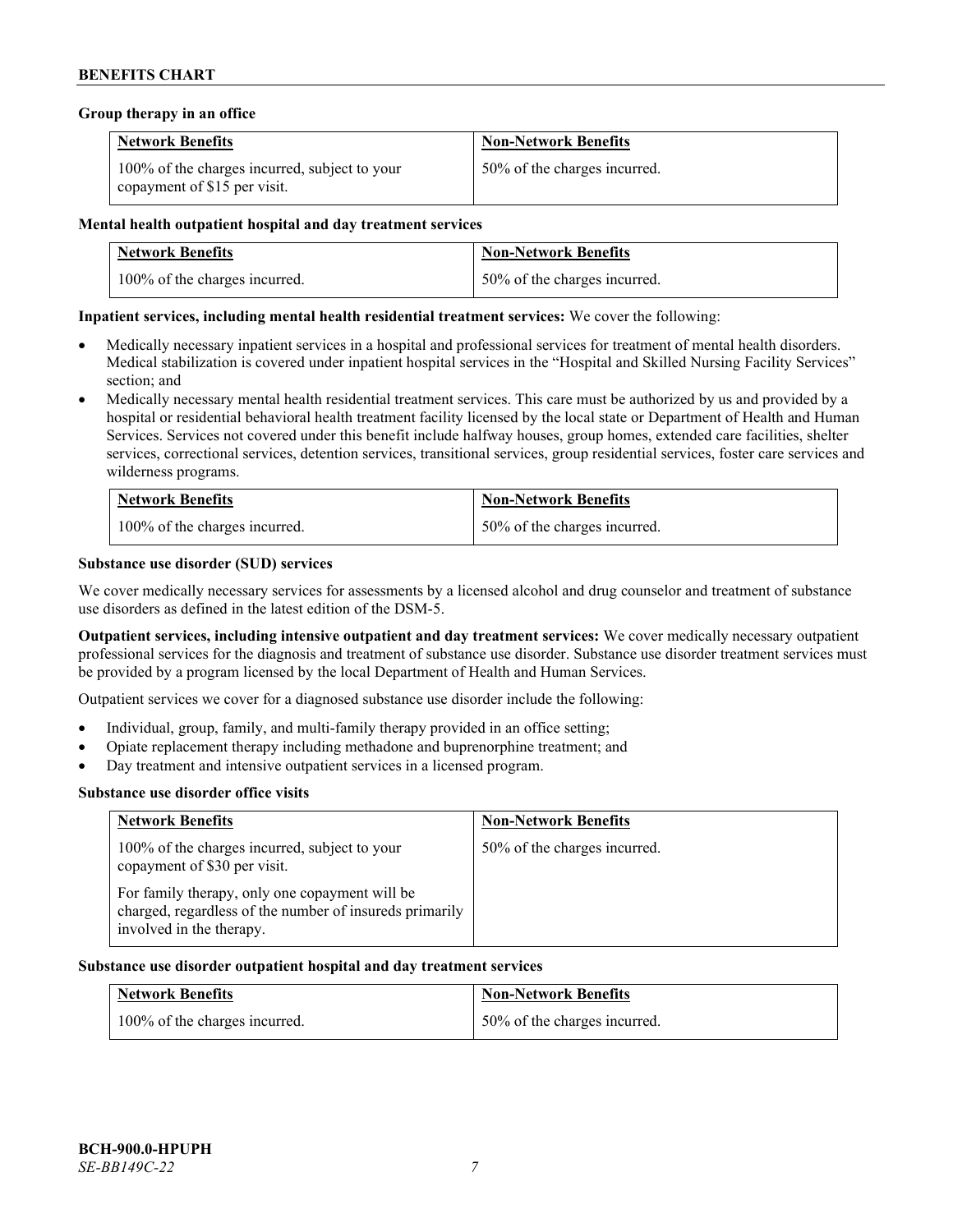**Inpatient services:** We cover the following:

- Medically necessary inpatient services in a hospital or primary residential treatment in a licensed substance use disorder treatment center. Primary residential treatment is an intensive residential treatment program of limited duration, typically 30 days or less.
- Services provided in a hospital that is licensed by the local state and accredited by Medicare; and
- Detoxification services in a hospital or community detoxification facility if it is licensed by the local Department of Health and Human Services.

| <b>Network Benefits</b>       | <b>Non-Network Benefits</b>  |
|-------------------------------|------------------------------|
| 100% of the charges incurred. | 50% of the charges incurred. |

# **Not Covered:**

See "Services Not Covered" in the Group Certificate.

# **CHIROPRACTIC SERVICES**

# **Covered Services:**

We cover chiropractic services for rehabilitative care. Chiropractic services are adjustments to any abnormal articulations of the human body, especially those of the spinal column, for the purpose of giving freedom of action to impinged nerves that may cause pain or deranged function.

Massage therapy which is performed in conjunction with other treatment/modalities by a chiropractor, is part of a prescribed treatment plan and is not billed separately is covered.

| <b>Network Benefits</b>                                                       | <b>Non-Network Benefits</b>  |
|-------------------------------------------------------------------------------|------------------------------|
| 100% of the charges incurred, subject to your<br>copayment of \$30 per visit. | 50% of the charges incurred. |

# **Not Covered:**

- Massage therapy for the purpose of comfort or convenience of the insured.
- See "Services Not Covered" in the Group Certificate.

# **CLINICAL TRIALS**

# **Covered Services:**

We cover certain routine services if you participate in a Phase I, Phase II, Phase III or Phase IV clinical trial that is conducted in relation to the prevention, detection, or treatment of cancer or other life-threatening disease or condition as defined in the Affordable Care Act. We cover routine patient costs for services that would be eligible under this Benefits Chart if the service were provided outside of a clinical trial.

| <b>Network Benefits</b>                              | <b>Non-Network Benefits</b>                          |
|------------------------------------------------------|------------------------------------------------------|
| Coverage level is same as corresponding Network      | Coverage level is same as corresponding Non-Network  |
| Benefits, depending on type of service provided such | Benefits, depending on type of service provided such |
| as Office Visits for Illness or Injury, Inpatient or | as Office Visits for Illness or Injury, Inpatient or |
| Outpatient Hospital Services.                        | Outpatient Hospital Services.                        |

# **Not Covered:**

- The investigative item, device or service itself.
- Items or services that are provided solely to satisfy data collection and analysis needs and that are not used in the direct clinical management of the patient.
- A service that is clearly inconsistent with widely accepted and established standards of care for a particular diagnosis.
- See "Services Not Covered" in the Group Certificate.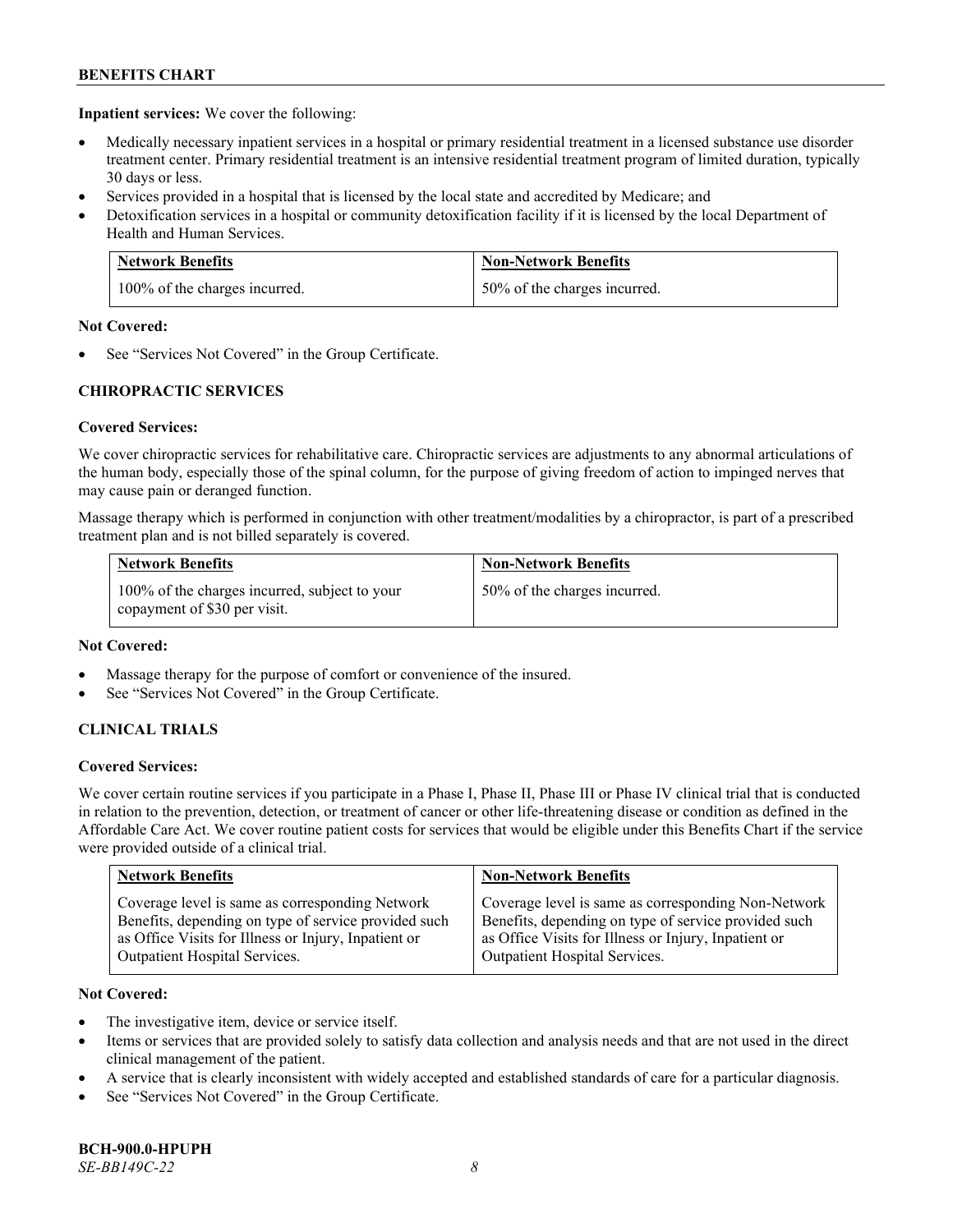# **DENTAL SERVICES**

### **Covered Services:**

We cover services as described below.

**Accidental dental services:** We cover dentally necessary services to treat and restore damage done to sound, natural, unrestored teeth as a result of an accidental injury. Coverage is for damage caused by external trauma to face and mouth only, not for cracked or broken teeth which result from biting or chewing. We cover restorations, root canals, crowns and replacement of teeth lost that are directly related to the accident in which the insured was involved. We cover initial exams, xrays, and palliative treatment including extractions, and other oral surgical procedures directly related to the accident. Subsequent treatment must be initiated within the specified timeframe and must be directly related to the accident. We do not cover restoration and replacement of teeth that are not "sound and natural" at the time of the accident.

Full mouth rehabilitation to correct occlusion (bite) and malocclusion (misaligned teeth not due to the accident) are not covered.

When an implant-supported dental prosthetic treatment is pursued, the accidental dental benefit will be applied to the prosthetic procedure. Benefits are limited to the amount that would be paid toward the placement of a removable dental prosthetic appliance that could be used in the absence of implant treatment. Care must be provided or pre-authorized by a network dentist.

| <b>Network Benefits</b>       | <b>Non-Network Benefits</b>  |
|-------------------------------|------------------------------|
| 100% of the charges incurred. | 50% of the charges incurred. |

For all accidental dental services, treatment and/or restoration must be initiated within six months of the date of the injury. Coverage is limited to the initial course of treatment and/or initial restoration. Services must be provided within 24 months of the date of injury to be covered.

### **Medical referral dental services**

**Medically necessary outpatient dental services:** We cover medically necessary outpatient dental services. Coverage is limited to dental services required for treatment of an underlying medical condition, e.g., removal of teeth to complete radiation treatment for cancer of the jaw, cysts and lesions.

| <b>Network Benefits</b>       | <b>Non-Network Benefits</b>  |
|-------------------------------|------------------------------|
| 100% of the charges incurred. | 50% of the charges incurred. |

**Medically necessary hospitalization and anesthesia for dental care:** We cover medically necessary hospitalization and anesthesia for dental care. This is limited to charges incurred by an insured who: (1) is a child under age five; (2) is severely disabled; (3) has a medical condition, and requires hospitalization or general anesthesia for dental care treatment; or (4) is a child between age five and 12 and care in dental offices has been attempted unsuccessfully and usual methods of behavior modification have not been successful, or when extensive amounts of restorative care, exceeding four appointments, are required. The requirement of a hospital setting must be due to an insured's underlying medical condition. Coverage is limited to facility and anesthesia charges. Anesthesia is covered in a hospital or a dental office. Oral surgeon/dentist professional fees are not covered. The following are examples, though not all-inclusive, of medical conditions which may require hospitalization for dental services: severe asthma, severe airway obstruction or hemophilia. Hospitalization required due to the behavior of the insured or due to the extent of the dental procedure is not covered.

| <b>Network Benefits</b>       | <b>Non-Network Benefits</b>  |
|-------------------------------|------------------------------|
| 100% of the charges incurred. | 50% of the charges incurred. |

**Medical complications of dental care:** We cover medical complications of dental care. Treatment must be medically necessary care and related to medical complications of non-covered dental care, including complications of the head, neck, or substructures.

| <b>Network Benefits</b>       | <b>Non-Network Benefits</b>  |
|-------------------------------|------------------------------|
| 100% of the charges incurred. | 50% of the charges incurred. |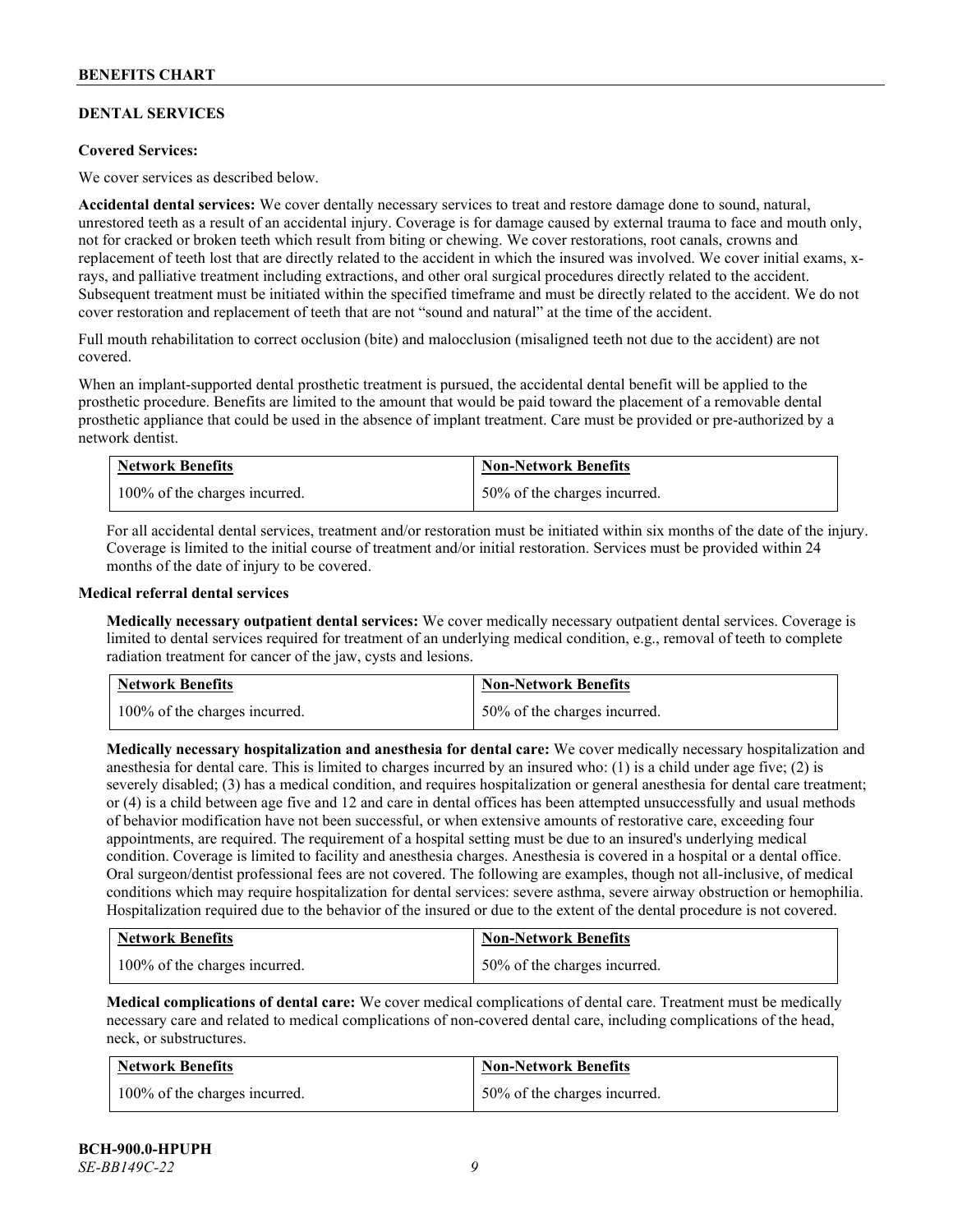**Oral surgery:** We cover oral surgery. Coverage is limited to treatment of medical conditions requiring oral surgery, such as treatment of oral neoplasm, non-dental cysts, fracture of the jaws, trauma of the mouth and jaws, and any other oral surgery procedures provided as medically necessary dental services.

| <b>Network Benefits</b>       | <b>Non-Network Benefits</b>  |
|-------------------------------|------------------------------|
| 100% of the charges incurred. | 50% of the charges incurred. |

**Treatment of cleft lip and cleft palate of a dependent child:** We cover treatment of cleft lip and cleft palate of a dependent child to age 26, including orthodontic treatment and oral surgery directly related to the cleft. Benefits are limited to inpatient or outpatient expenses arising from medical and dental treatment that was scheduled or initiated prior to the dependent turning age 19. Dental services which are not required for the treatment of cleft lip or cleft palate are not covered. If a dependent child covered under the Certificate is also covered under a dental plan which includes orthodontic services, that dental plan shall be considered primary for the necessary orthodontic services. Oral appliances are subject to the same copayment, conditions and limitations as durable medical equipment.

| <b>Network Benefits</b>       | <b>Non-Network Benefits</b>      |
|-------------------------------|----------------------------------|
| 100% of the charges incurred. | $150\%$ of the charges incurred. |

**Treatment of temporomandibular disorder (TMD) and craniomandibular disorder (CMD):** We cover surgical and nonsurgical treatment of temporomandibular disorder (TMD) and craniomandibular disorder (CMD), which is medically necessary care. Dental services which are not required to directly treat TMD or CMD are not covered.

| <b>Network Benefits</b>       | <b>Non-Network Benefits</b>  |
|-------------------------------|------------------------------|
| 100% of the charges incurred. | 50% of the charges incurred. |

# **Not Covered:**

- Dental treatment, procedures or services not listed in this Benefits Chart.
- Accident related dental services if treatment is (1) provided to teeth which are not sound and natural, (2) to teeth which have been restored, (3) initiated beyond six months from the date of the injury, (4) received beyond the initial treatment or restoration or (5) received beyond 24 months from the date of injury.
- Oral surgery to remove wisdom teeth, except as stated in the pediatric dental amendment.
- Orthognathic treatment or procedures and all related services.
- See "Services Not Covered" in the Group Certificate.

# **DIABETES AND HYPERTENSION DISEASE MANAGEMENT PROGRAM**

#### **Covered Services:**

If you meet criteria for coverage, you may qualify for the diabetes and/or hypertension disease management program.

The program covers group health coaching which focuses on weight loss, exercise, behavior modification and health education through Omada Health.

| <b>Network Benefits</b>                                     | <b>Non-Network Benefits</b> |
|-------------------------------------------------------------|-----------------------------|
| 100% of the charges incurred.<br>Deductible does not apply. | Not applicable.             |

### **Not Covered:**

See "Services Not Covered" in the Group Certificate.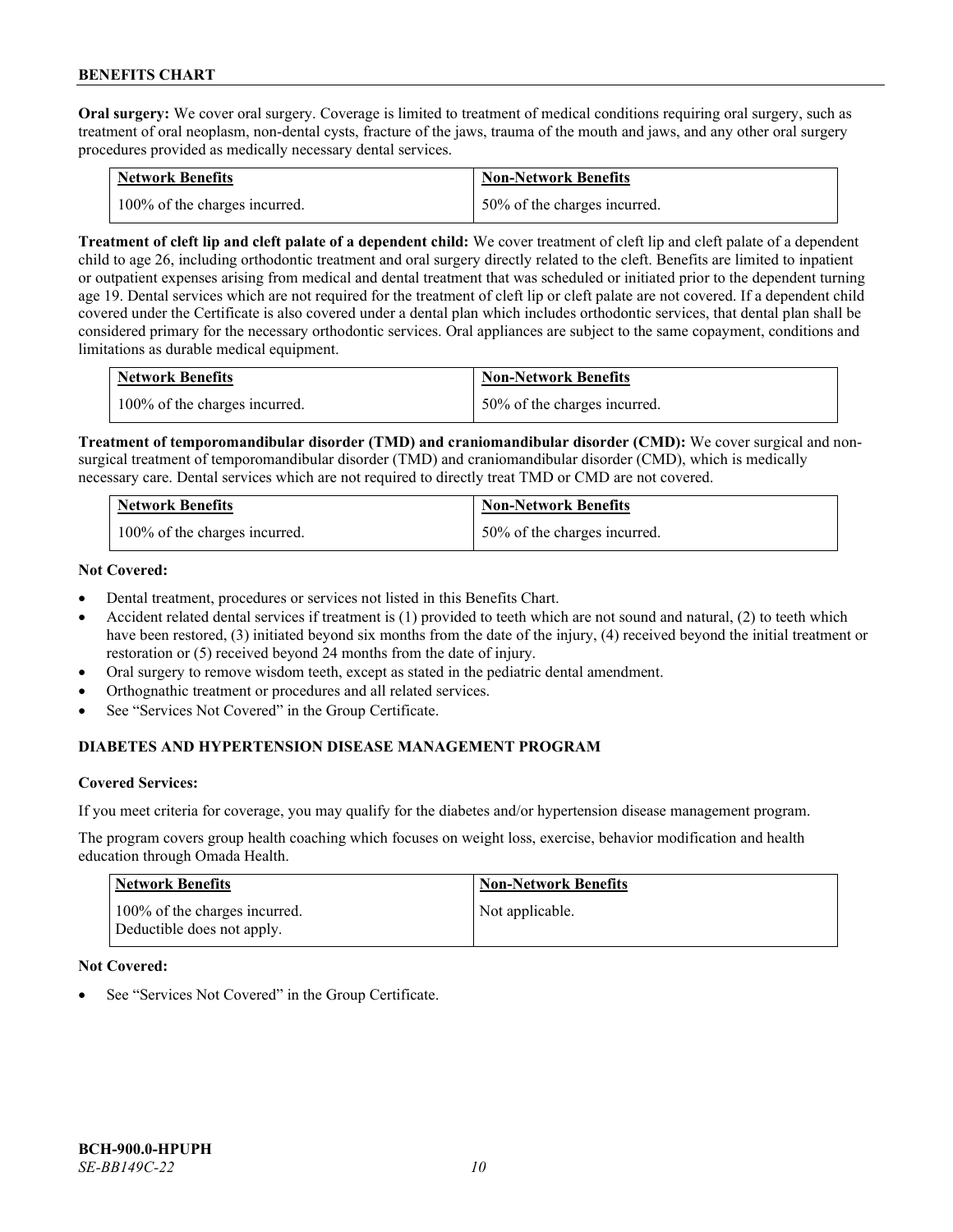# **DIABETIC EQUIPMENT AND SUPPLIES**

### **Covered Services:**

We cover physician prescribed medically appropriate and necessary drugs and supplies used in the management and treatment of diabetes for insureds with gestational, Type I or Type II diabetes including durable diabetic equipment and disposable supplies, as described below.

Certain items are only covered if your condition meets our coverage criteria and obtained through an authorized vendor. For more information on what we cover and any prior authorization requirements, call Member Services or log on to your account at [HealthPartnersUnityPointHealth.com.](https://www.healthpartnersunitypointhealth.com/)

Insulin and medications for diabetes are covered as outpatient drugs under the "Prescription Drug Services" section.

**Pumps and pump supplies.** These include diabetic insulin pumps, diabetic infusion pumps and infusion pump supplies such as infusion sets, tubing, connectors and syringe reservoirs.

| <b>Network Benefits</b>                                                                                               | <b>Non-Network Benefits</b>  |
|-----------------------------------------------------------------------------------------------------------------------|------------------------------|
| Pumps received at a pharmacy:<br>100% of the charges incurred.                                                        | 50% of the charges incurred. |
| Pumps received from a non-pharmacy provider:<br>100% of the charges incurred if purchased from an<br>approved vendor. |                              |

### **All other diabetic durable equipment and supplies**

**Durable diabetic equipment and supplies**. These include continuous glucose monitoring system (CGMS), transmitter, sensors and receivers, diabetic blood glucose monitors and control/calibrating solutions (for checking accuracy or testing equipment and test strips).

**Disposable diabetic supplies.** These are one-time use supplies, including syringes, lancets, lancet devices, blood and urine ketone test strips, and needles.

Certain diabetic supplies and equipment must be purchased at a pharmacy.

| <b>Network Benefits</b>                                                                                               | <b>Non-Network Benefits</b>  |
|-----------------------------------------------------------------------------------------------------------------------|------------------------------|
| If received through a pharmacy:<br>100% of the charges incurred.                                                      | 50% of the charges incurred. |
| If received through a non-pharmacy provider:<br>100% of the charges incurred if purchased from an<br>approved vendor. |                              |

### **Limitations:**

- No more than a 93-day supply of diabetic supplies is covered and dispensed at a time.
- We require that certain diabetic supplies and equipment be purchased at a pharmacy.
- Diabetic supplies and equipment are limited to certain models and brands.
- Durable medical equipment and supplies must be obtained from or repaired by approved vendors.
- Covered services and supplies are based on established medical policies which are subject to periodic review and modification by the medical directors. Our coverage policy for diabetic supplies includes information on our required models and brands. These medical policies (medical coverage criteria) are available by calling Member Services, or logging on to your account a[t HealthPartnersUnityPointHealth.com.](https://www.healthpartnersunitypointhealth.com/)

# **Not Covered:**

- Replacement or repair of any covered items, if the items are (i) damaged or destroyed by misuse, abuse or carelessness, (ii) lost; or (iii) stolen.
- Duplicate or similar items.
- Labor and related charges for repair of any covered items which are more than the cost of replacement by an approved vendor.

**BCH-900.0-HPUPH** *SE-BB149C-22 11*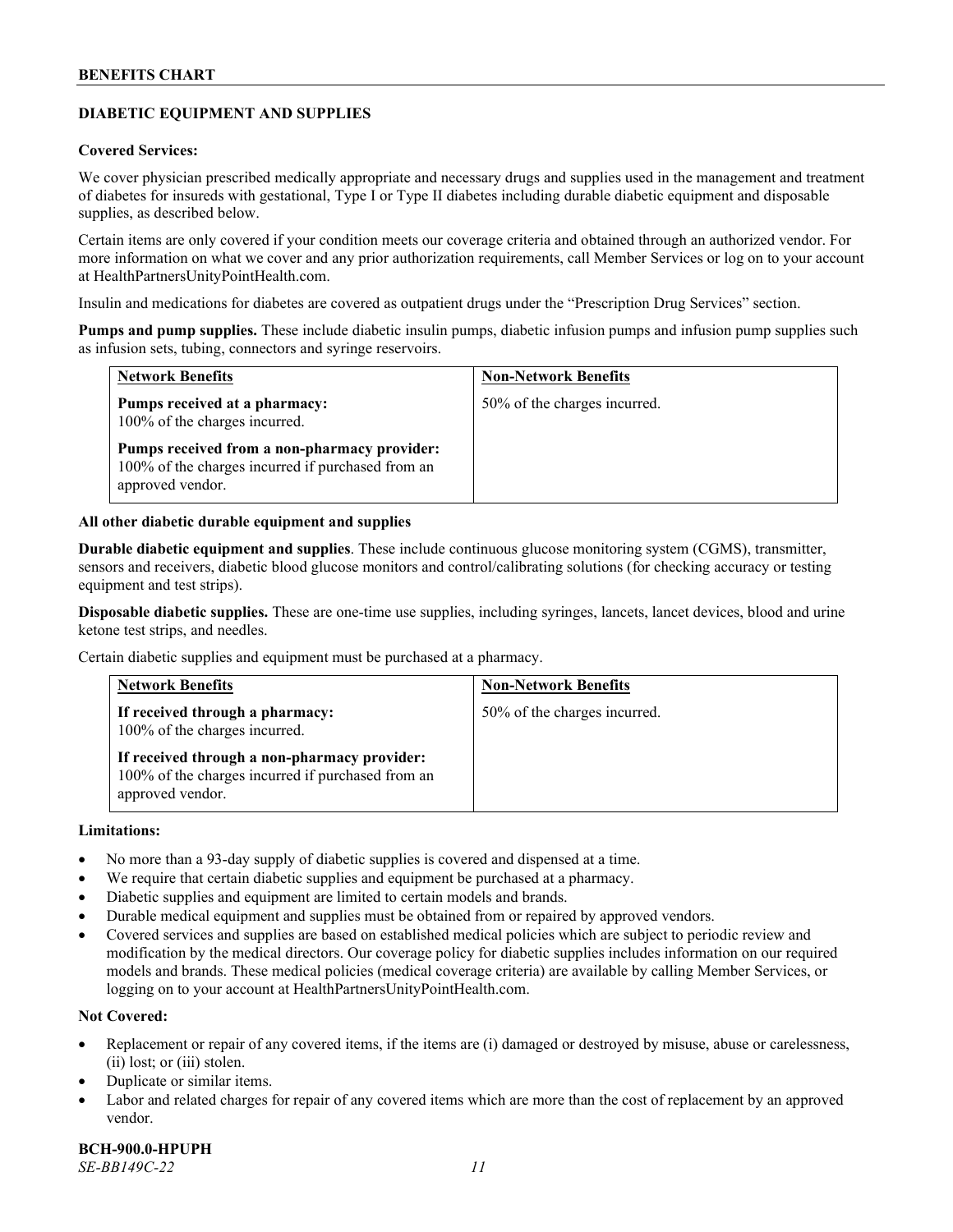- Batteries for monitors and equipment.
- Sales tax, mailing, delivery charges, service call charges.
- See "Services Not Covered" in the Group Certificate.

# **DIAGNOSTIC IMAGING SERVICES**

### **Covered Services:**

We cover diagnostic imaging, when ordered by a provider and provided in a clinic or outpatient hospital facility.

To see the benefit level for inpatient hospital or skilled nursing facility services, see benefits under "Inpatient Hospital and Skilled Nursing Facility Services."

# **Outpatient magnetic resonance imaging (MRI) and computed tomography (CT)**

| <b>Network Benefits</b>       | <b>Non-Network Benefits</b>  |
|-------------------------------|------------------------------|
| 100% of the charges incurred. | 50% of the charges incurred. |

### **All other outpatient diagnostic imaging services**

**Services for illness or injury**

| <b>Network Benefits</b>       | <b>Non-Network Benefits</b>  |
|-------------------------------|------------------------------|
| 100% of the charges incurred. | 50% of the charges incurred. |

### **Preventive services (MRI/CT procedures are not considered preventive)**

Diagnostic imaging services associated with preventive services are covered at the benefit level shown in the "Preventive Services" section of this Benefits Chart.

#### **Not Covered:**

See "Services Not Covered" in the Group Certificate.

# **DURABLE MEDICAL EQUIPMENT, PROSTHETICS, ORTHOTICS AND SUPPLIES**

# **Covered Services:**

We cover equipment and services, as described below.

We cover durable medical equipment and services, prosthetics, orthotics, and supplies, subject to the limitations below, including certain disposable supplies and enteral feedings.

We cover special dietary treatment for phenylketonuria (PKU) and oral amino acid based elemental formula if it meets our medical coverage criteria.

Diabetic equipment and supplies are covered under the "Diabetic Equipment and Supplies" section of this Benefits Chart.

#### **Special dietary treatment for Phenylketonuria (PKU) if it meets our medical coverage criteria**

| <b>Network Benefits</b>       | <b>Non-Network Benefits</b>  |
|-------------------------------|------------------------------|
| 100% of the charges incurred. | 50% of the charges incurred. |

# **Oral amino acid based elemental formula if it meets our medical coverage criteria**

| <b>Network Benefits</b>       | <b>Non-Network Benefits</b>  |
|-------------------------------|------------------------------|
| 100% of the charges incurred. | 50% of the charges incurred. |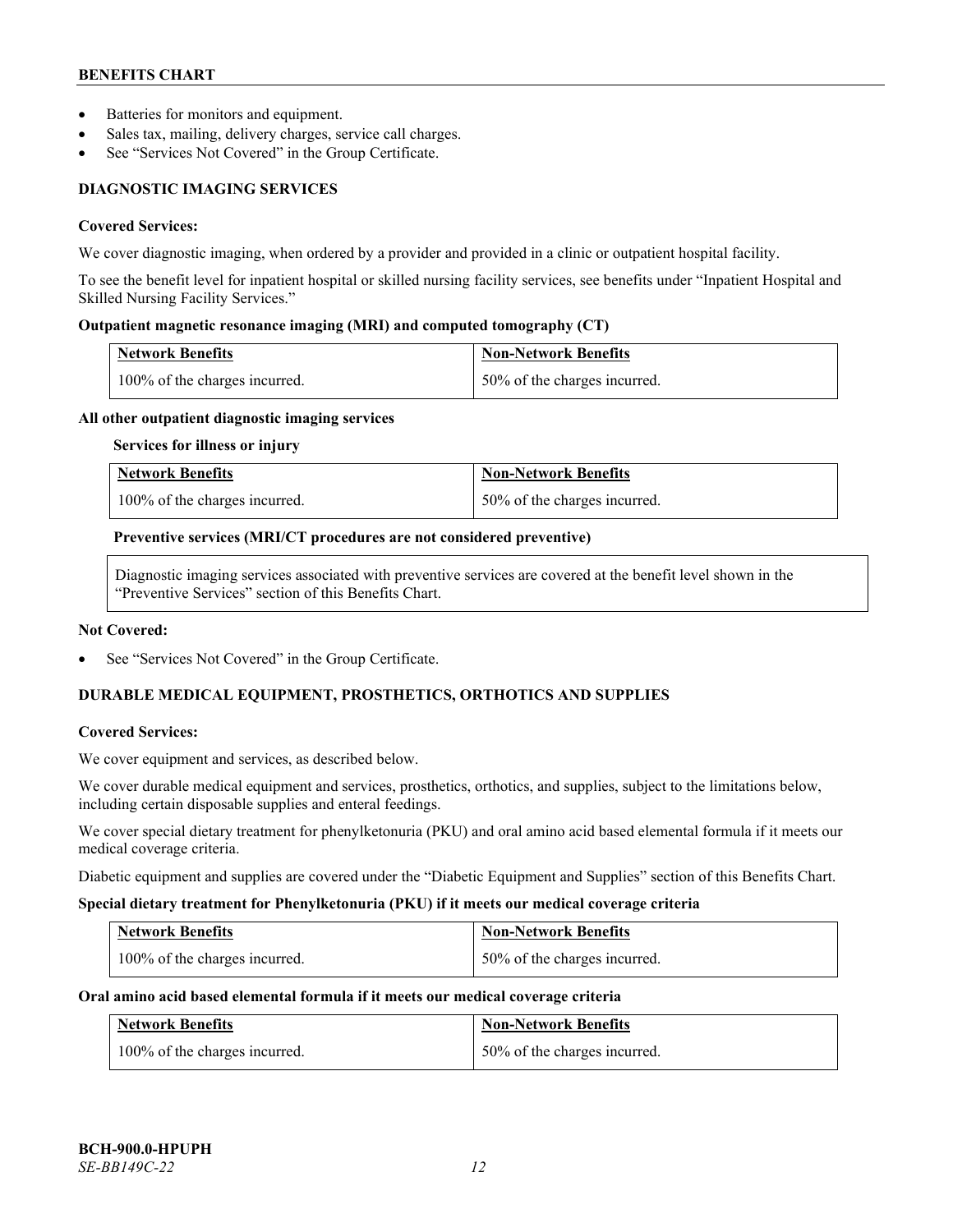### **Prosthetic limb devices to replace in whole or in part, an arm or leg**

| <b>Network Benefits</b>       | <b>Non-Network Benefits</b>  |
|-------------------------------|------------------------------|
| 100% of the charges incurred. | 50% of the charges incurred. |

# **All other durable medical equipment, prosthetics, orthotics and supplies**

| <b>Network Benefits</b>       | <b>Non-Network Benefits</b>  |
|-------------------------------|------------------------------|
| 100% of the charges incurred. | 50% of the charges incurred. |

### **Limitations:**

Coverage of durable medical equipment is limited by the following:

- Payment will not exceed the cost of an alternate piece of equipment or service that is effective and medically necessary.
- For prosthetic benefits, other than oral appliances for cleft lip and cleft palate, payment will not exceed the cost of an alternate piece of equipment or service that is effective, medically necessary and enables insureds to conduct standard activities of daily living.
- We reserve the right to determine if an item will be approved for rental vs. purchase.
- Durable medical equipment and supplies must be obtained from or repaired by approved vendors.
- Covered services and supplies are based on established medical policies which are subject to periodic review and modification by the medical or dental directors. Our coverage policy for diabetic supplies includes information on our required models and brands. These medical policies (medical coverage criteria) are available by calling Member Services, or logging on to your account at [HealthPartnersUnityPointHealth.com.](https://www.healthpartnersunitypointhealth.com/)

# **Not Covered:**

Items which are not eligible for coverage include, but are not limited to:

- Replacement or repair of any covered items, if the items are (i) damaged or destroyed by misuse, abuse or carelessness, (ii) lost; or (iii) stolen.
- Duplicate or similar items.
- Labor and related charges for repair of any covered items which are more than the cost of replacement by an approved vendor.
- Sales tax, mailing, delivery charges, service call charges.
- Items which are primarily educational in nature or for hygiene, vocation, comfort, convenience or recreation.
- Communication aids or devices: equipment to create, replace or augment communication abilities including, but not limited to, speech processors, receivers, communication boards, or computer or electronic assisted communication.
- Hearing aids (implantable and external, including osseointegrated or bone anchored) and their fitting. This exclusion does not apply to cochlear implants.
- Eyeglasses, contact lenses and their fitting, measurement and adjustment, except as specifically described in this Benefits Chart.
- Hair prostheses (wigs).
- Household equipment which primarily has customary uses other than medical, such as, but not limited to, exercise cycles, air purifiers, central or unit air conditioners, water purifiers, non-allergenic pillows, mattresses or waterbeds.
- Household fixtures including, but not limited to, escalators or elevators, ramps, swimming pools and saunas.
- Modifications to the structure of the home including, but not limited to, wiring, plumbing or charges for installation of equipment.
- Vehicle, car or van modifications including, but not limited to, hand brakes, hydraulic lifts and car carrier.
- Rental equipment while owned equipment is being repaired by non-contracted vendors, beyond one month rental of medically necessary equipment.
- Other equipment and supplies, including but not limited to assistive devices, that we determine are not eligible for coverage.
- See "Services Not Covered" in the Group Certificate.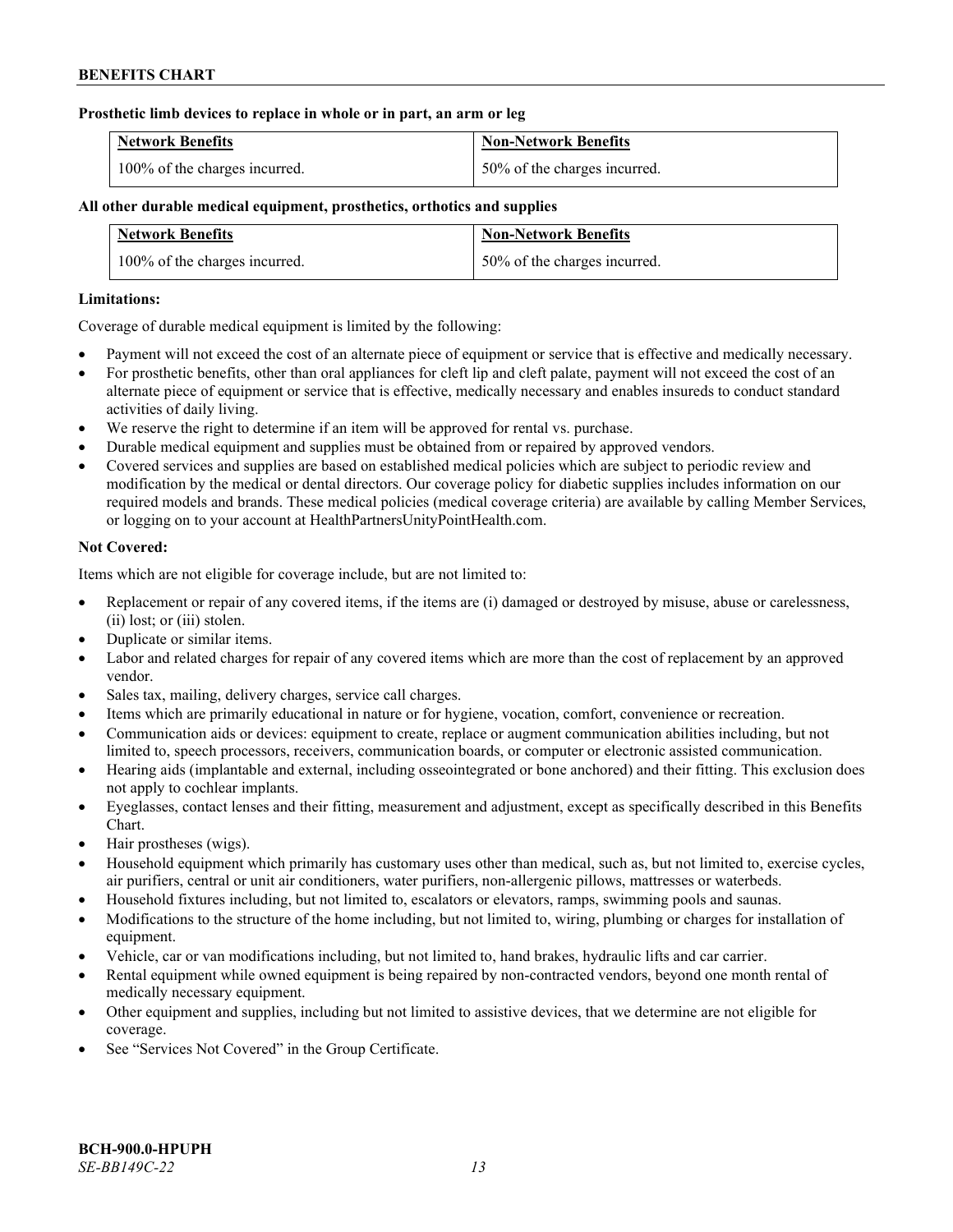# **EMERGENCY AND URGENTLY NEEDED CARE SERVICES**

# **Covered Services:**

We cover services for emergency care and urgently needed care if the services are otherwise eligible for coverage under this Benefits Chart.

**Urgently needed care.** These are services to treat an unforeseen illness or injury, which are required in order to prevent a serious deterioration in your health, and which cannot be delayed until the next available clinic or office hours.

### **Urgently needed care at clinics**

| <b>Network Benefits</b>                                                       | <b>Non-Network Benefits</b> |
|-------------------------------------------------------------------------------|-----------------------------|
| 100% of the charges incurred, subject to your<br>copayment of \$60 per visit. | See Network Benefits.       |

**Emergency care.** These are services to treat: (1) the sudden, unexpected onset of illness or injury which, if left untreated or unattended until the next available clinic or office hours, would result in hospitalization, or (2) a condition requiring professional health services immediately necessary to preserve life or stabilize health, or with respect to a pregnant woman having contractions, that there is inadequate time to safely transfer the woman to another hospital for delivery or that a transfer may pose a threat to the health or safety of the woman or unborn child. Emergency care includes emergency services as defined in Division BB, Title I, Section 102 of the Consolidated Appropriations Act of 2021. Emergency care also includes an immediate response service available on a 24-hour, seven-day-a-week basis for each child, or person, having a psychiatric crisis, a mental health crisis, or a mental health emergency.

When reviewing claims for coverage of emergency services, our medical director will take into consideration a reasonable layperson's belief that the circumstances required immediate medical care that could not wait until the next working day or next available clinic appointment.

Under the No Surprises Act, Non-Network emergency care providers may not bill patients for more than their cost-sharing responsibility for the corresponding Network service

# **Emergency care in a hospital emergency room, including professional services of a physician**

| <b>Network Benefits</b>                                                                   | <b>Non-Network Benefits</b> |
|-------------------------------------------------------------------------------------------|-----------------------------|
| 100% of the charges incurred, subject to your<br>copayment of \$300 per visit.            | See Network Benefits.       |
| Emergency room copayment is waived if admitted for<br>the same condition within 24 hours. |                             |

**Inpatient emergency care in a hospital, including post-stabilization services as required under the federal No Surprises Act and its implementing regulations**

| <b>Network Benefits</b>       | <b>Non-Network Benefits</b> |
|-------------------------------|-----------------------------|
| 100% of the charges incurred. | See Network Benefits.       |

#### **Not Covered:**

See "Services Not Covered" in the Group Certificate.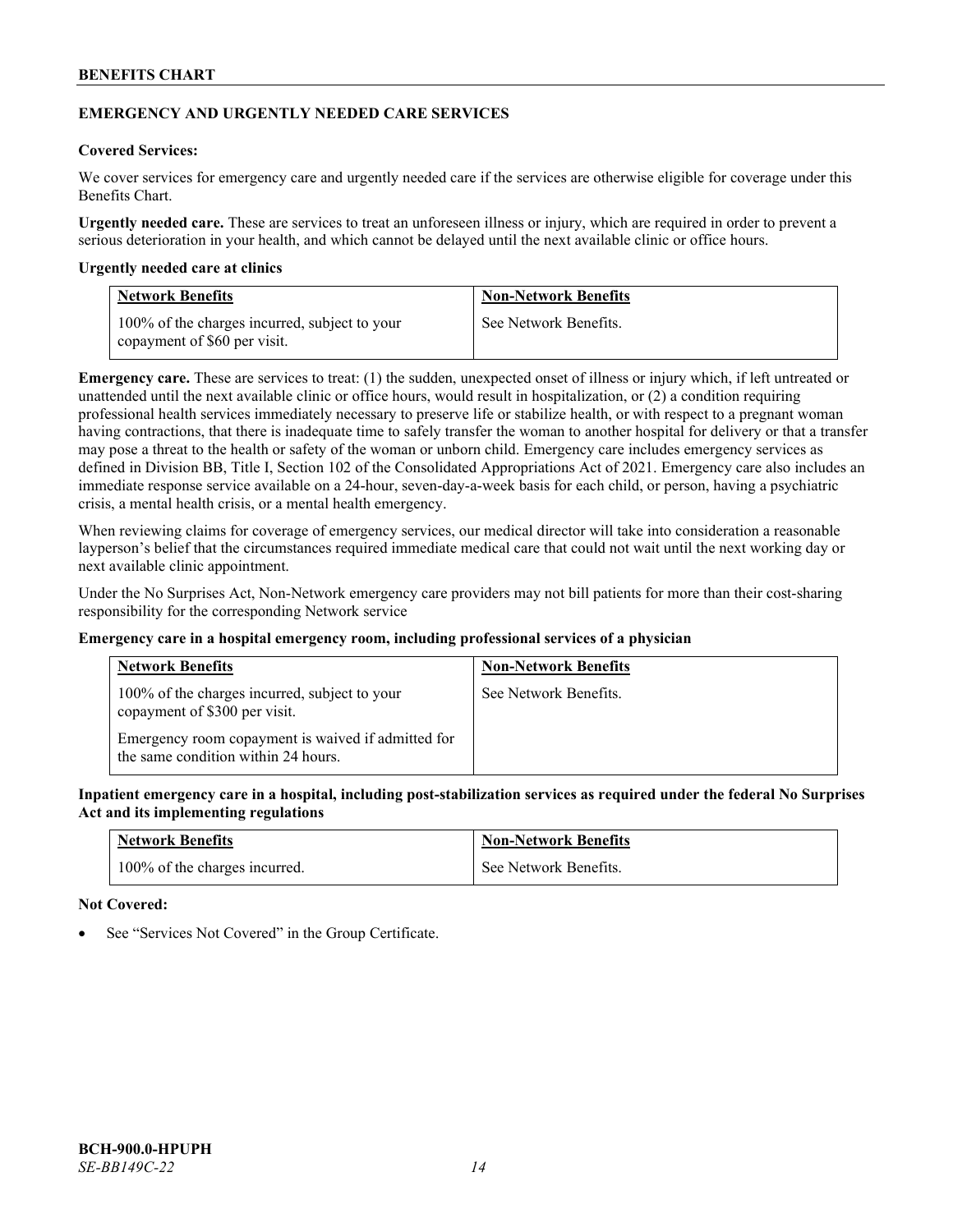# **GENE THERAPY**

# **Covered Services:**

We cover gene therapy treatment that meets our current medical coverage criteria.

| <b>Network Benefits</b>                                                                                                                                                                                  | <b>Non-Network Benefits</b> |
|----------------------------------------------------------------------------------------------------------------------------------------------------------------------------------------------------------|-----------------------------|
| Coverage level is same as corresponding Network<br>Benefits, depending on type of service provided, such<br>as Office Visits for Illness or Injury, Inpatient or<br><b>Outpatient Hospital Services.</b> | No coverage.                |

### **Limitations:**

- Gene therapy must be provided by a designated provider.
- Specific types of gene therapy are limited to therapies and conditions specified in our medical coverage criteria.

# **Not Covered:**

See "Services Not Covered" in the Group Certificate.

# **HEALTH EDUCATION**

### **Covered Services:**

We cover education for preventive services and education for the management of chronic health problems (such as diabetes). Coverage includes medical nutrition therapy, that is provided by a certified, registered, or licensed health care professional working in a program consistent with the national standards of diabetes self-management education as established by the American Diabetes Association.

| <b>Network Benefits</b>                                     | <b>Non-Network Benefits</b>  |
|-------------------------------------------------------------|------------------------------|
| 100% of the charges incurred.<br>Deductible does not apply. | 50% of the charges incurred. |

#### **Not Covered:**

See "Services Not Covered" in the Group Certificate.

# **HOME HEALTH SERVICES**

#### **Covered Services:**

We cover the following services:

- Skilled nursing treatment in the home intended to provide a safe transition from other levels of care;
- Physical therapy, occupational therapy, speech therapy, respiratory therapy and other therapeutic services;
- Non-routine prenatal and postnatal services;
- Routine postnatal well child visits as described in the coverage criteria;
- Phototherapy services for newborns;
- Home health aide services and other eligible home health services when provided in your home if you are homebound (i.e., unable to leave home without considerable effort due to a medical condition). Lack of transportation does not constitute homebound status. For phototherapy services for newborns and high risk prenatal services, supplies and equipment are included;
- Total parenteral nutrition/intravenous ("TPN/IV") therapy, equipment, supplies and drugs in connection with IV therapy. IV line care kits are covered under Durable Medical Equipment. You do not need to be homebound to receive total parenteral nutrition/intravenous ("TPN/IV") therapy.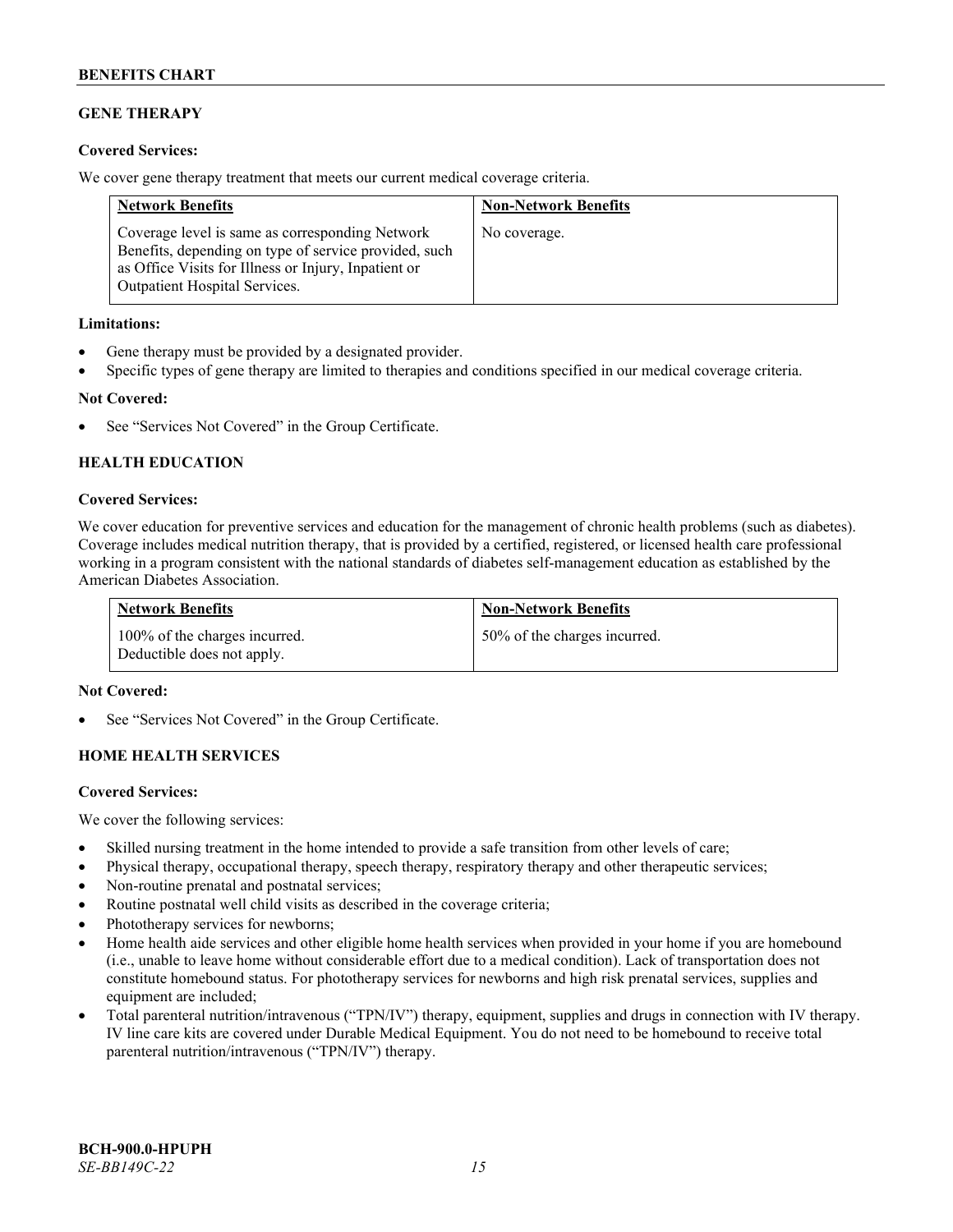• Palliative care benefits. Palliative care includes symptom management, education and establishing goals of care. We waive the requirement that you be homebound for a limited number of home visits for palliative care (as shown in this Benefits Chart), if you have a life-threatening, non-curable condition which has a prognosis of survival of two years or less. Additional palliative care visits are eligible under the home health services benefit if you are homebound and meet all other requirements defined in this section.

Home health services are eligible and covered only when:

- medically necessary; and
- provided as rehabilitative care, terminal care or maternity care; and
- ordered by a physician, and included in the written home care plan.

# **Physical therapy, occupational therapy, speech therapy, respiratory therapy, home health aide services and palliative care**

| <b>Network Benefits</b>       | <b>Non-Network Benefits</b>  |
|-------------------------------|------------------------------|
| 100% of the charges incurred. | 50% of the charges incurred. |

### **TPN/IV therapy, skilled nursing services, non-routine prenatal/postnatal services and phototherapy**

| Network Benefits              | <b>Non-Network Benefits</b>  |
|-------------------------------|------------------------------|
| 100% of the charges incurred. | 50% of the charges incurred. |

#### **Routine postnatal well child visit**

| <b>Network Benefits</b>                                     | <b>Non-Network Benefits</b>  |
|-------------------------------------------------------------|------------------------------|
| 100% of the charges incurred.<br>Deductible does not apply. | 50% of the charges incurred. |

### **Limitations:**

- Home health services are not provided as a substitute for a primary caregiver in the home or as relief (respite) for a primary caregiver in the home. We will not reimburse family members or residents in your home for the above services.
- A service shall not be considered a skilled nursing service merely because it is performed by, or under the direct supervision of, a licensed nurse. Where a service (such as tracheotomy suctioning or ventilator monitoring) or like services, can be safely and effectively performed by a non-medical person (or self-administered), without the direct supervision of a licensed nurse, the service shall not be regarded as a skilled nursing service, whether or not a skilled nurse actually provides the service. The unavailability of a competent person to provide a non-skilled service shall not make it a skilled service when a skilled nurse provides it. Only the skilled nursing component of so-called "blended" services (i.e. services which include skilled and non-skilled components) are covered under this Benefits Chart.

#### **Not Covered:**

- Financial or legal counseling services.
- Housekeeping or meal services in your home.
- Services provided by a family member or enrollee, or a resident in the enrollee's home.
- Vocational rehabilitation and recreational or educational therapy. Recreation therapy is therapy provided solely for the purpose of recreation, including but not limited to: (a) requests for physical therapy or occupational therapy to improve athletic ability, and (b) braces or guards to prevent sports injuries.
- See "Services Not Covered" in the Group Certificate.

# **HOSPICE SERVICES**

#### **Applicable definitions:**

**Part-time.** This is up to two hours of service per day, more than two hours is considered continuous care.

**Continuous care.** This is from two to twelve hours of service per day provided by a registered nurse, licensed practical nurse, or home health aide, during a period of crisis in order to maintain a terminally ill patient at home.

**BCH-900.0-HPUPH** *SE-BB149C-22 16*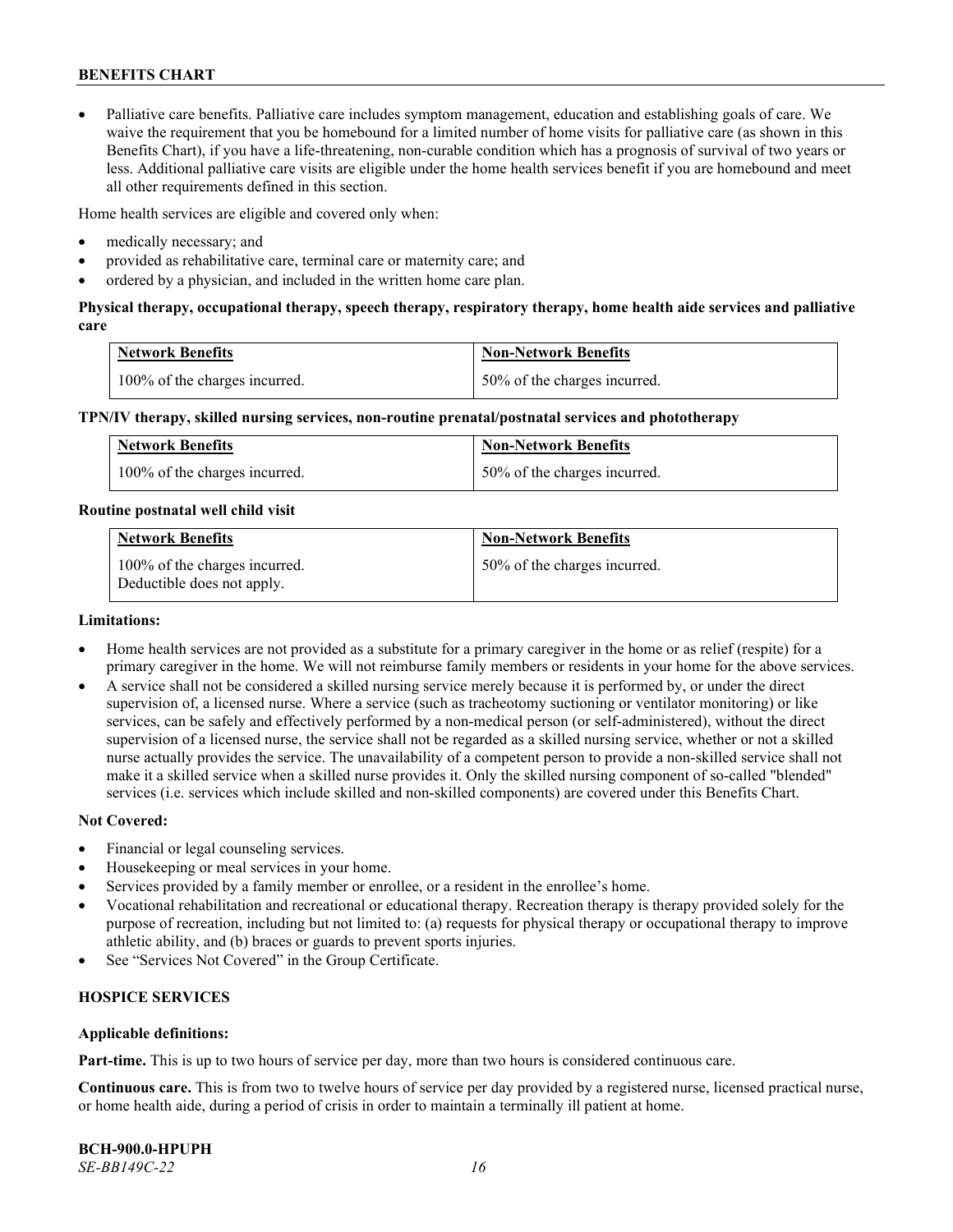**Appropriate facility.** This is a nursing home, hospice residence, or other inpatient facility.

**Custodial care related to hospice services.** This means providing assistance in the activities of daily living and the care needed by a terminally ill patient which can be provided by primary caregiver (i.e., family member or friend) who is responsible for the patient's home care.

# **Covered Services:**

**Hospice program.** We cover the services described below if you are terminally ill and accepted as a hospice program participant. You must meet the eligibility requirements of the program, and elect to receive services through the hospice program. If you elect to receive hospice services, you do so in lieu of curative treatment for your terminal illness for the period you are enrolled in the hospice program.

**Eligibility:** In order to be eligible to be enrolled in the hospice program, you must: (1) be a terminally ill patient (prognosis of six months or less); (2) have chosen a palliative treatment focus (i.e., emphasizing comfort and supportive services rather than treatment attempting to cure the disease or condition); and (3) continue to meet the terminally ill prognosis as reviewed by our medical director or his or her designee over the course of care. You may withdraw from the hospice program at any time.

**Eligible services:** Hospice services include the following services provided in accordance with an approved hospice treatment plan.

- Inpatient services: We cover inpatient services in a hospice facility.
- Home health services:
	- o Part-time care provided in your home by an interdisciplinary hospice team (which may include a physician, nurse, social worker, and spiritual counselor) and medically necessary home health services are covered.
	- o One or more periods of continuous care in your home or in a setting which provides day care for pain or symptom management, when medically necessary, will be covered.
- Other services:
	- o Respite care is covered for care in your home or in an appropriate facility, to give your primary caregivers (i.e., family members or friends) rest and/or relief when necessary in order to maintain a terminally ill patient at home.
	- o Medically necessary medications for pain and symptom management.
	- o Semi-electric hospital beds and other durable medical equipment are covered.
	- Emergency and non-emergency care is covered.

| <b>Network Benefits</b>       | <b>Non-Network Benefits</b>  |
|-------------------------------|------------------------------|
| 100% of the charges incurred. | 50% of the charges incurred. |

Respite care is limited to five episodes, up to five days per episode. Inpatient hospice services are limited to 15 days per lifetime.

# **Not Covered:**

- Financial or legal counseling services.
- Housekeeping or meal services in your home.
- Custodial or maintenance care related to hospice services, whether provided in the home or in a nursing home.
- Any service not specifically described as covered services under this hospice services benefits.
- Any services provided by members of your family or residents in your home.
- See "Services Not Covered" in the Group Certificate.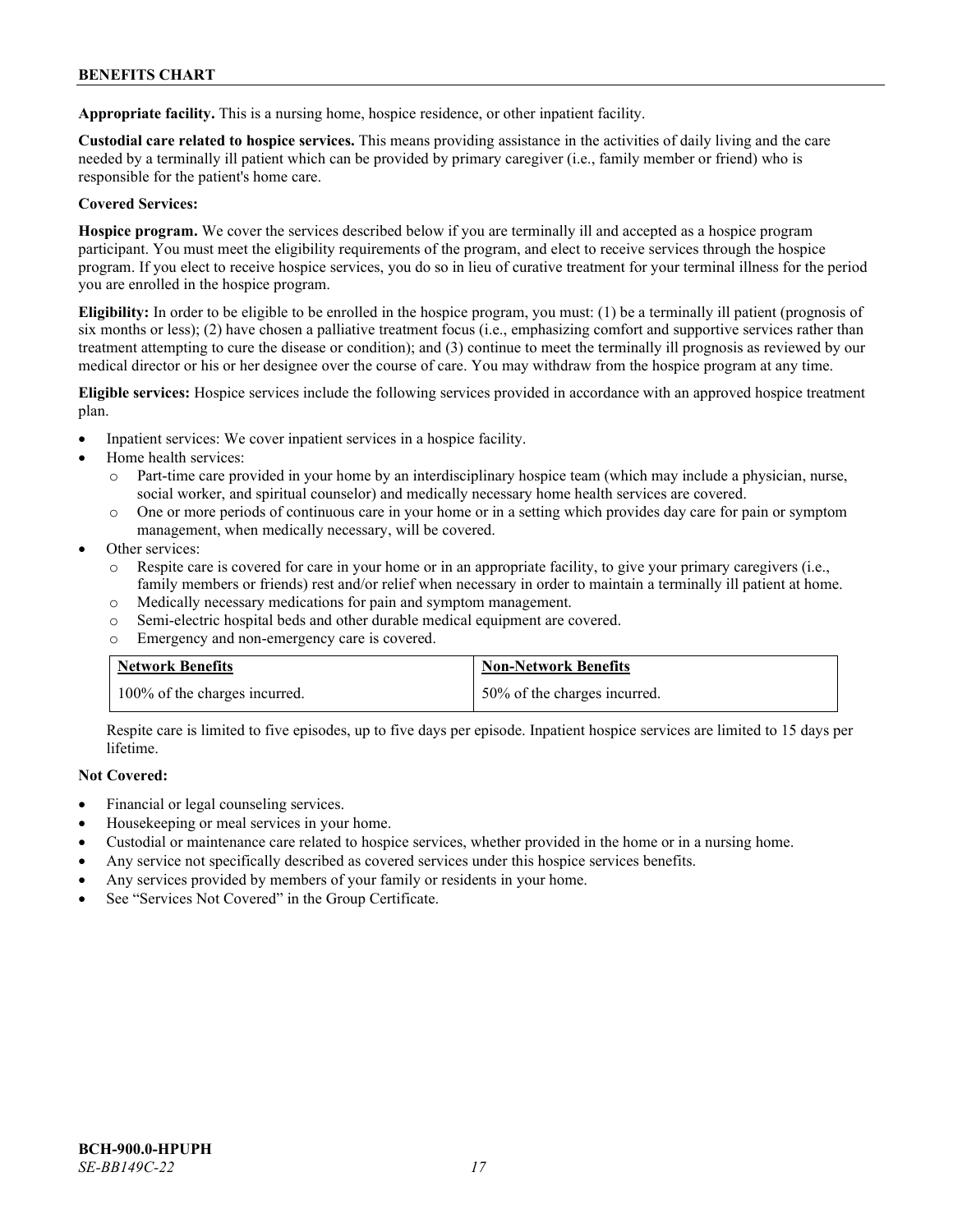# **HOSPITAL AND SKILLED NURSING FACILITY SERVICES**

### **Covered Services:**

We cover services as described below.

### **Medical or surgical hospital services**

**Inpatient hospital services:** We cover the following medical or surgical services, for the treatment of acute illness or injury, which require the level of care only provided in an acute care facility. These services must be authorized by a physician.

Inpatient hospital services include: room and board; the use of operating or maternity delivery rooms; intensive care facilities; newborn nursery facilities; general nursing care, anesthesia, laboratory and diagnostic imaging services, reconstructive surgery, radiation therapy, physical therapy, prescription drugs or other medications administered during treatment, blood and blood products (unless replaced), and blood derivatives, and other diagnostic or treatment related hospital services; physician and other professional medical and surgical services provided while in the hospital, including gender confirmation surgery that meets medical coverage criteria.

Services for items for personal convenience, such as television rental, are not covered.

Group health plans and health insurance issuers generally may not, under Federal law, restrict benefits for any hospital length of stay in connection with childbirth for the mother of newborn child to less than 48 hours following a vaginal delivery, or less than 96 hours following a caesarean section, excluding day of delivery. However, Federal law generally does not prohibit the mother's or newborn's attending provider, after consulting with the mother, from discharging the mother or her newborn earlier than 48 hours (or 96 hours as applicable). In any case plans and issuers may not, under Federal law, require that a provider obtain authorization from the plan or the insurance issuer for prescribing a length of stay not in excess of 48 hours (or 96 hours). A post-discharge follow-up visit is covered under the "Home Health Services" section under "Routine postnatal well child visit".

| <b>Network Benefits</b>       | <b>Non-Network Benefits</b>  |
|-------------------------------|------------------------------|
| 100% of the charges incurred. | 50% of the charges incurred. |

Each insured's admission or confinement, including that of a newborn child, is separate and distinct from the admission or confinement of any other insured.

**Outpatient hospital, ambulatory care or surgical facility services:** We cover the following medical and surgical services, for diagnosis or treatment of illness or injury on an outpatient basis. These services must be authorized by a physician.

Outpatient services include: use of operating rooms, maternity delivery rooms or other outpatient departments, rooms or facilities; and the following outpatient services: general nursing care, anesthesia, laboratory and diagnostic imaging services, reconstructive surgery, dialysis, radiation therapy, physical therapy, drugs administered during treatment, blood and blood products (unless replaced), and blood derivatives, and other diagnostic or treatment related outpatient services; physician and other professional medical and surgical services provided while an outpatient, including gender confirmation surgery that meets medical coverage criteria.

To see the benefit level for diagnostic imaging services, laboratory services and physical therapy, see the benefits under diagnostic imaging services, laboratory services and physical therapy.

| <b>Network Benefits</b>       | <b>Non-Network Benefits</b>  |
|-------------------------------|------------------------------|
| 100% of the charges incurred. | 50% of the charges incurred. |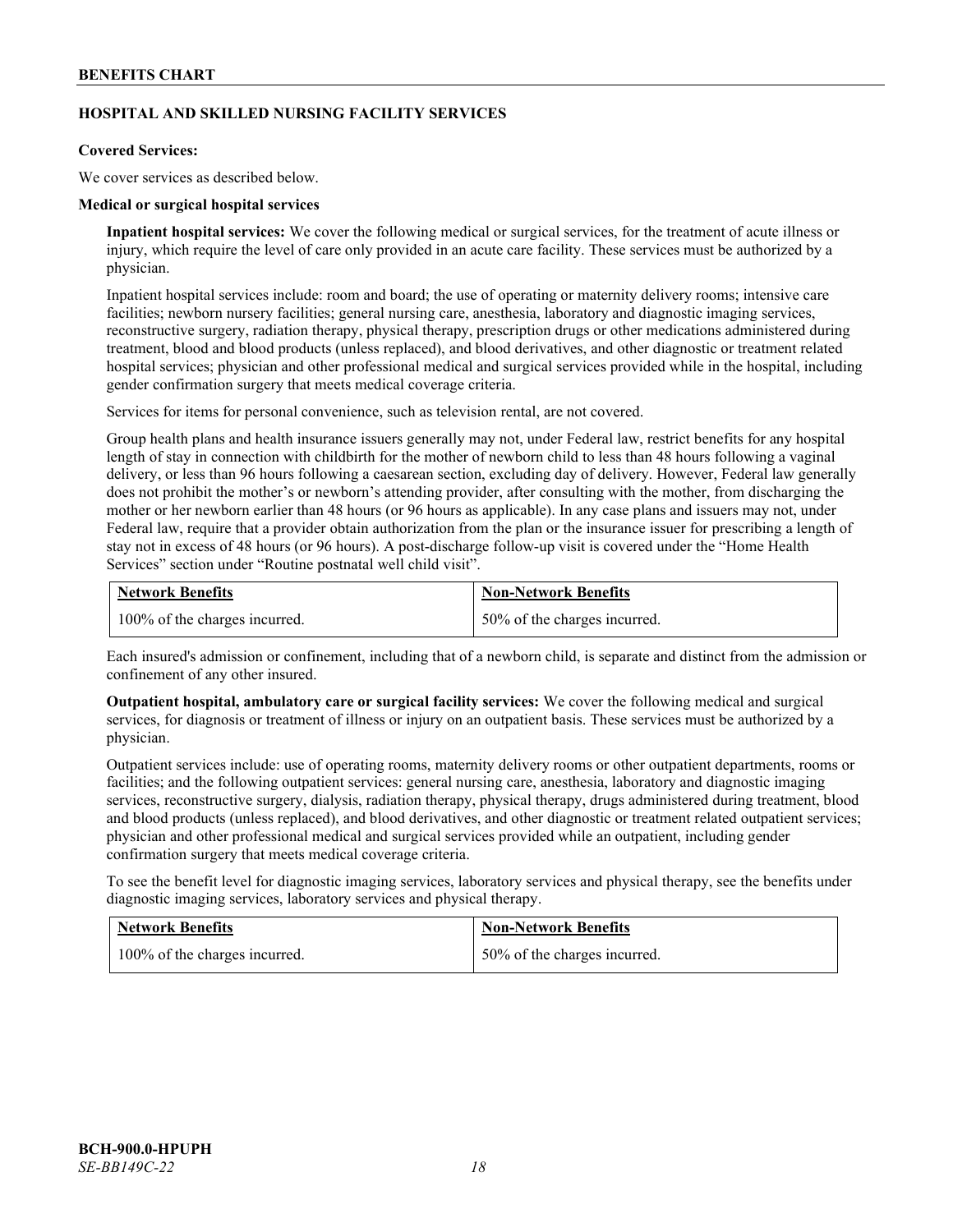**Skilled nursing facility care:** We cover room and board, daily skilled nursing and related ancillary services for post-acute treatment and rehabilitative care of illness or injury that meets medical coverage criteria. We also cover the costs of skilled nursing care in a hospital if the level of care needed by the insured has been reclassified from acute care to skilled nursing care and no designated skilled nursing care beds or swing beds are available in the hospital or in another hospital or health care facility within a thirty-mile radius of the hospital.

| <b>Network Benefits</b>       | <b>Non-Network Benefits</b>      |
|-------------------------------|----------------------------------|
| 100% of the charges incurred. | $150\%$ of the charges incurred. |

### **Not Covered:**

- Services for items for personal convenience, such as television rental, are not covered.
- See "Services Not Covered" in the Group Certificate.

### **INFERTILITY DIAGNOSIS**

### **Covered Services:**

We cover the diagnosis of infertility. These services include diagnostic procedures and tests provided in connection with an infertility evaluation, office visits and consultations to diagnose infertility.

| <b>Network Benefits</b>       | <b>Non-Network Benefits</b>  |
|-------------------------------|------------------------------|
| 100% of the charges incurred. | 50% of the charges incurred. |

Coverage is limited to office visits and consultations to diagnose infertility. Treatment is not covered.

### **Not Covered:**

- Infertility/fertility treatment, including but not limited to, office visits, laboratory services, diagnostic imaging services and fertility drugs; reversal of sterilization; and sperm, ova or embryo acquisition, retrieval or storage; however, we cover office visits and consultations to diagnose infertility.
- Services related to the establishment of surrogate pregnancy and fees for a surrogate. However, pregnancy and maternity services are covered for an insured under this Benefits Chart, including a surrogate pregnancy.
- See "Services Not Covered" in the Group Certificate.

# **LABORATORY SERVICES**

#### **Covered Services:**

We cover laboratory tests when ordered by a provider and provided in a clinic or outpatient hospital facility (to see the benefit level for inpatient hospital or skilled nursing facility services, see benefits under Inpatient Hospital and Skilled Nursing Facility Services).

### **Prostate-specific antigen (PSA) testing**

| <b>Network Benefits</b>       | Non-Network Benefits         |
|-------------------------------|------------------------------|
| 100% of the charges incurred. | 50% of the charges incurred. |

#### **All other laboratory services**

#### **Services for illness or Injury**

| <b>Network Benefits</b>       | <b>Non-Network Benefits</b>  |
|-------------------------------|------------------------------|
| 100% of the charges incurred. | 50% of the charges incurred. |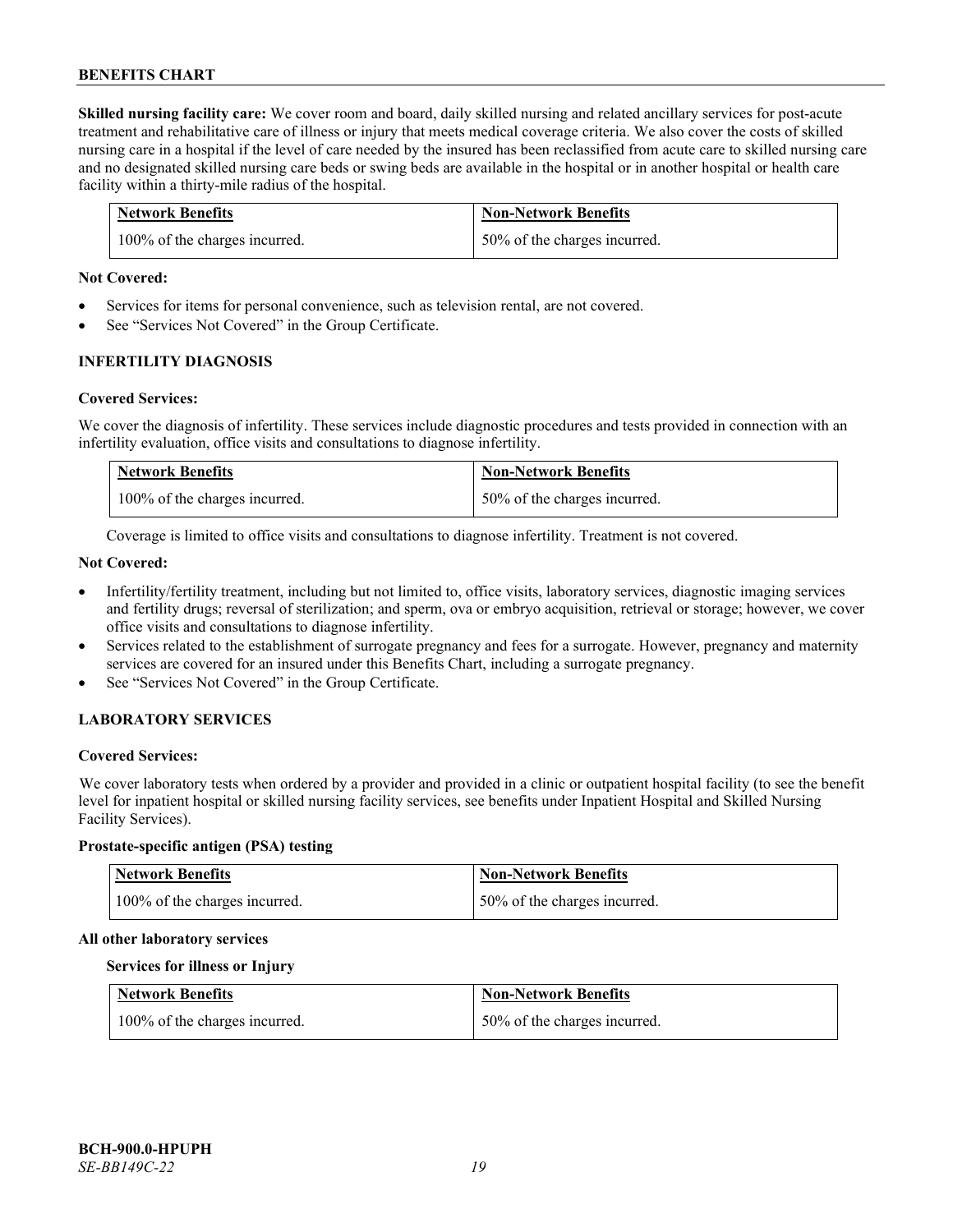### **Preventive services**

Laboratory services associated with preventive services are covered at the benefit level shown in the "Preventive Services" section of this Benefits Chart.

### **Not Covered:**

See "Services Not Covered" in the Group Certificate.

# **MASTECTOMY RECONSTRUCTION BENEFIT**

### **Covered Services:**

We cover reconstruction of the breast on which the mastectomy has been performed; surgery and reconstruction of the other breast to produce symmetrical appearance, and prostheses and physical complications of all stages of mastectomy, including lymphedemas.

| <b>Network Benefits</b>                              | <b>Non-Network Benefits</b>                           |
|------------------------------------------------------|-------------------------------------------------------|
| Coverage level is same as corresponding Network      | Coverage level is same as corresponding Non-Network   |
| Benefits, depending on type of service provided such | Benefits, depending on type of service provided, such |
| as Office Visits for Illness or Injury, Inpatient or | as Office Visits for Illness or Injury, Inpatient or  |
| Outpatient Hospital Services.                        | Outpatient Hospital Services.                         |

### **Not Covered:**

See "Services Not Covered" in the Group Certificate.

# **MEDICATION THERAPY DISEASE MANAGEMENT PROGRAM**

### **Covered Services:**

If you meet our criteria for coverage, you may qualify for our medication therapy disease management program.

The program covers consultations with a designated pharmacist.

Covered services are based on established medical policies, which are subject to periodic review and modification by the medical directors. These medical policies (medical coverage criteria) are available by logging on to your account at [HealthPartnersUnityPointHealth.com](https://www.healthpartnersunitypointhealth.com/) or by calling Member Services.

| <b>Network Benefits</b>                                     | <b>Non-Network Benefits</b> |
|-------------------------------------------------------------|-----------------------------|
| 100% of the charges incurred.<br>Deductible does not apply. | No coverage.                |

**Not Covered:**

See "Services Not Covered" in the Group Certificate.

# **OFFICE VISITS FOR ILLNESS OR INJURY**

#### **Covered Services:**

We cover the following when medically necessary: professional medical and surgical services and related supplies, including biofeedback, of physicians and other health care providers; obstetric/gynecological (OB/GYN) services, blood and blood products (unless replaced) and blood derivatives.

We cover diagnosis and treatment of illness or injury to the eyes. Where contact or eyeglass lenses are prescribed as medically necessary for the post-operative treatment of cataracts or for the treatment of aphakia, acute or chronic corneal pathology, or keratoconus, we cover the initial evaluation, lenses and fitting. Insureds must pay for lens replacement beyond the initial pair.

We cover allergy testing based on established medical policies.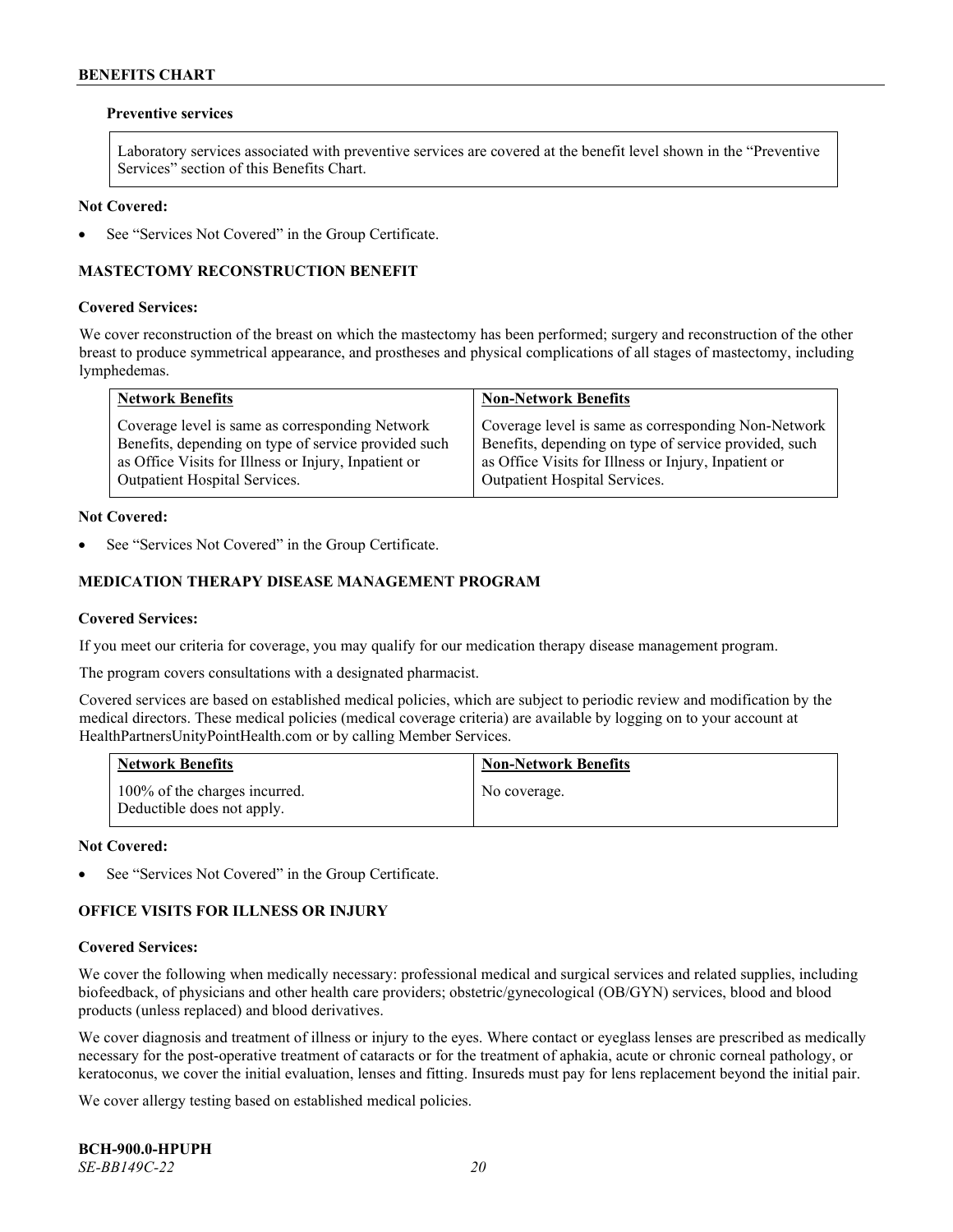Services received via video, e-visits or telephone are covered under the "Telehealth/Telemedicine Services" section of this Benefits Chart.

# **Office visits**

### **Primary care providers**

| <b>Network Benefits</b>                                                       | <b>Non-Network Benefits</b>  |
|-------------------------------------------------------------------------------|------------------------------|
| 100% of the charges incurred, subject to your<br>copayment of \$30 per visit. | 50% of the charges incurred. |

# **Specialty care providers**

| <b>Network Benefits</b>                                                       | <b>Non-Network Benefits</b>  |
|-------------------------------------------------------------------------------|------------------------------|
| 100% of the charges incurred, subject to your<br>copayment of \$60 per visit. | 50% of the charges incurred. |

### **Convenience clinics**

| <b>Network Benefits</b>                                                       | <b>Non-Network Benefits</b>  |
|-------------------------------------------------------------------------------|------------------------------|
| 100% of the charges incurred, subject to your<br>copayment of \$15 per visit. | 50% of the charges incurred. |

# **Injections administered in a physician's office, other than immunizations**

# **Allergy injections**

| <b>Network Benefits</b>                                                                | <b>Non-Network Benefits</b>  |
|----------------------------------------------------------------------------------------|------------------------------|
| 100% of the charges incurred, subject to your<br>copayment of \$2 per date of service. | 50% of the charges incurred. |

# **All other injections**

| <b>Network Benefits</b>                                                                | <b>Non-Network Benefits</b>  |
|----------------------------------------------------------------------------------------|------------------------------|
| 100% of the charges incurred, subject to your<br>copayment of \$2 per date of service. | 50% of the charges incurred. |

# **Not Covered:**

- Court ordered treatment.
- See "Services Not Covered" in the Group Certificate.

# **PEDIATRIC EYEWEAR**

# **Covered Services:**

We cover pediatric eyewear for children.

Routine eye exams are covered under the "Preventive Services" section of this Benefits Chart.

| <b>Network Benefits</b>       | <b>Non-Network Benefits</b> |
|-------------------------------|-----------------------------|
| 100% of the charges incurred. | No coverage.                |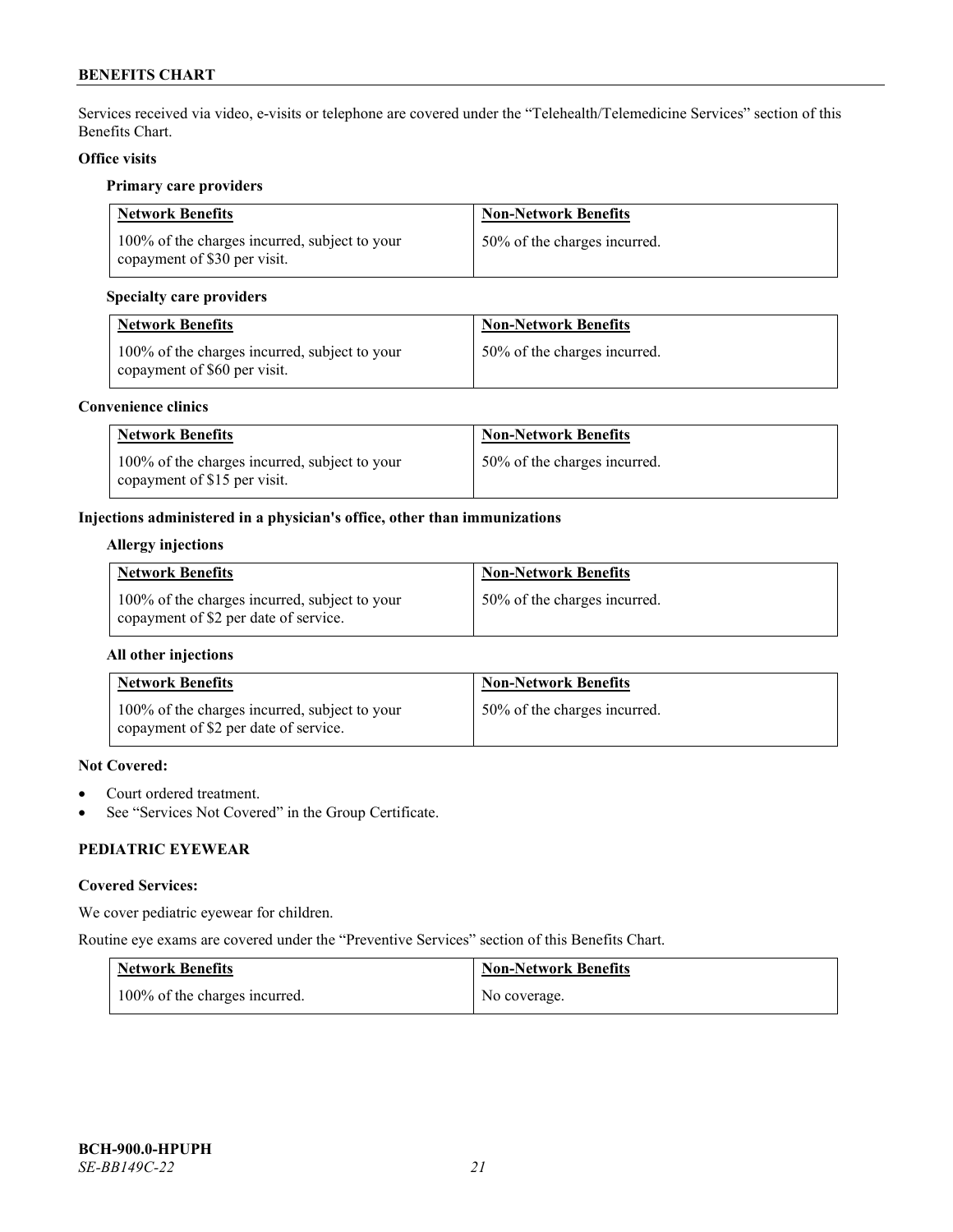# **Limitations:**

- Coverage under this provision will continue until the end of the month in which the child turns age 19.
- Limited to one of the following per calendar year:
	- o one pair of eyeglasses, including one set of prescription lenses, frames from our designated eyewear collection, and anti-scratch coating; or
	- o one pair of non-disposable contact lenses; or
	- o a one-year supply of disposable contact lenses.
- Contact lens fittings are limited to two per calendar year.

# **Not Covered:**

- Frames that are not included in our designated eyewear collection. However, one pair of lenses will be covered if an insured chooses frames outside our designated eyewear collection.
- More than one pair of lenses or frames or non-disposable contacts per calendar year, regardless of the reason. This includes replacement of eyeglasses or contact lenses due to loss, breakage, theft, or change in prescription.
- Safety glasses or goggles for sports or vocational reasons.
- Upgrades including, but not limited to, UV protection and no-line multifocal lenses.
- See "Services Not Covered" in the Group Certificate.

# **PHYSICAL THERAPY, OCCUPATIONAL THERAPY AND SPEECH THERAPY**

# **Covered Services:**

We cover the following physical therapy, occupational therapy and speech therapy services:

- Medically necessary rehabilitative care to correct the effects of illness or injury.
- Habilitative care rendered for congenital, developmental or medical conditions which have significantly limited the successful initiation of normal speech and normal motor development.

Massage therapy which is performed in conjunction with other treatment/modalities by a physical or occupational therapist, is part of a prescribed treatment plan and is not billed separately is covered.

We cover services provided in a clinic. We also cover physical therapy provided in an outpatient hospital facility. To see the benefit level for inpatient hospital or skilled nursing facility services, see benefits under the "Inpatient Hospital and Skilled Nursing Facility Services" section in this Benefits Chart.

# **Rehabilitative care**

| <b>Network Benefits</b>                                                       | <b>Non-Network Benefits</b>  |
|-------------------------------------------------------------------------------|------------------------------|
| 100% of the charges incurred, subject to your<br>copayment of \$30 per visit. | 50% of the charges incurred. |

# **Habilitative care**

| <b>Network Benefits</b>                                                       | <b>Non-Network Benefits</b>  |
|-------------------------------------------------------------------------------|------------------------------|
| 100% of the charges incurred, subject to your<br>copayment of \$30 per visit. | 50% of the charges incurred. |

# **Not Covered:**

- Massage therapy for the purpose of comfort or convenience of the insured.
- See "Services Not Covered" in the Group Certificate.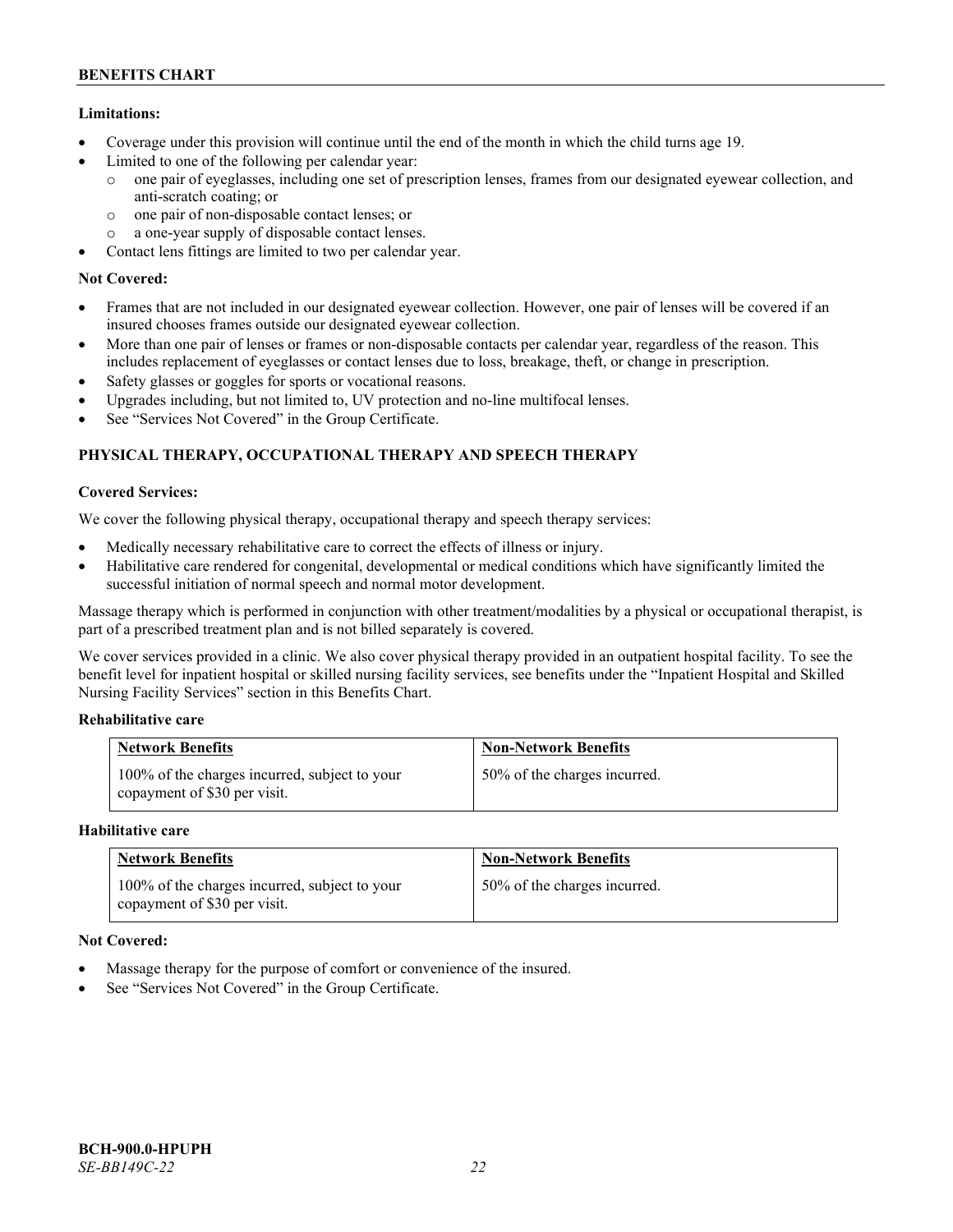# **PRE-DIABETES DISEASE MANAGEMENT PROGRAM**

# **Covered Services:**

If you meet our criteria for coverage, you may qualify for the Pre-diabetes Disease Management program through Omada Health. The program covers group health coaching which focuses on weight loss, exercise, behavior modification and health education at select locations determined by the plan.

| Network Benefits                                            | <b>Non-Network Benefits</b> |
|-------------------------------------------------------------|-----------------------------|
| 100% of the charges incurred.<br>Deductible does not apply. | Not applicable.             |

### **Not Covered:**

• See "Services Not Covered" in the Group Certificate.

# **PRESCRIPTION DRUG SERVICES**

# **Covered Services:**

We cover prescription drugs and medications, which can be self-administered or are administered in a physician's office. We cover off-label use of formulary drugs to treat cancer if the drug is recognized for the treatment of cancer in an authoritative compendia used by the Medicare program and when an appropriate level of evidence or medical necessity is met.

# **For Network Benefits, drugs and medications must be obtained at a Network Pharmacy.**

**If a copayment is required, you must pay one copayment for each 31-day supply, or portion thereof, unless otherwise indicated below.**

### **Outpatient drugs (except as specified below)**

| <b>Network Benefits</b>                                                                                                                                     | <b>Non-Network Benefits</b>  |
|-------------------------------------------------------------------------------------------------------------------------------------------------------------|------------------------------|
| 100% of the charges incurred, subject to your<br>copayment of \$30 for generic formulary drugs and \$60<br>for brand name formulary drugs.                  | 50% of the charges incurred. |
| Formulary insulin is considered preventive and is not<br>subject to the deductible. In no event will your cost for<br>a formulary insulin drug exceed \$25. |                              |
| Non-formulary drugs are covered at 100% of the<br>charges incurred, subject to your copayment of \$125.                                                     |                              |

#### **Mail order drugs**

| <b>Network Benefits</b>                                                                                                                                                                                                                               | <b>Non-Network Benefits</b>                                                                                                |
|-------------------------------------------------------------------------------------------------------------------------------------------------------------------------------------------------------------------------------------------------------|----------------------------------------------------------------------------------------------------------------------------|
| For your convenience, you may also get up to a 93-day<br>supply of outpatient prescription drugs that can be self-<br>administered through the designated mail order service.<br>Specialty drugs are not available through the mail order<br>service. | Mail order drugs are only available through the<br>designated mail order service.<br>See Network mail order drugs benefit. |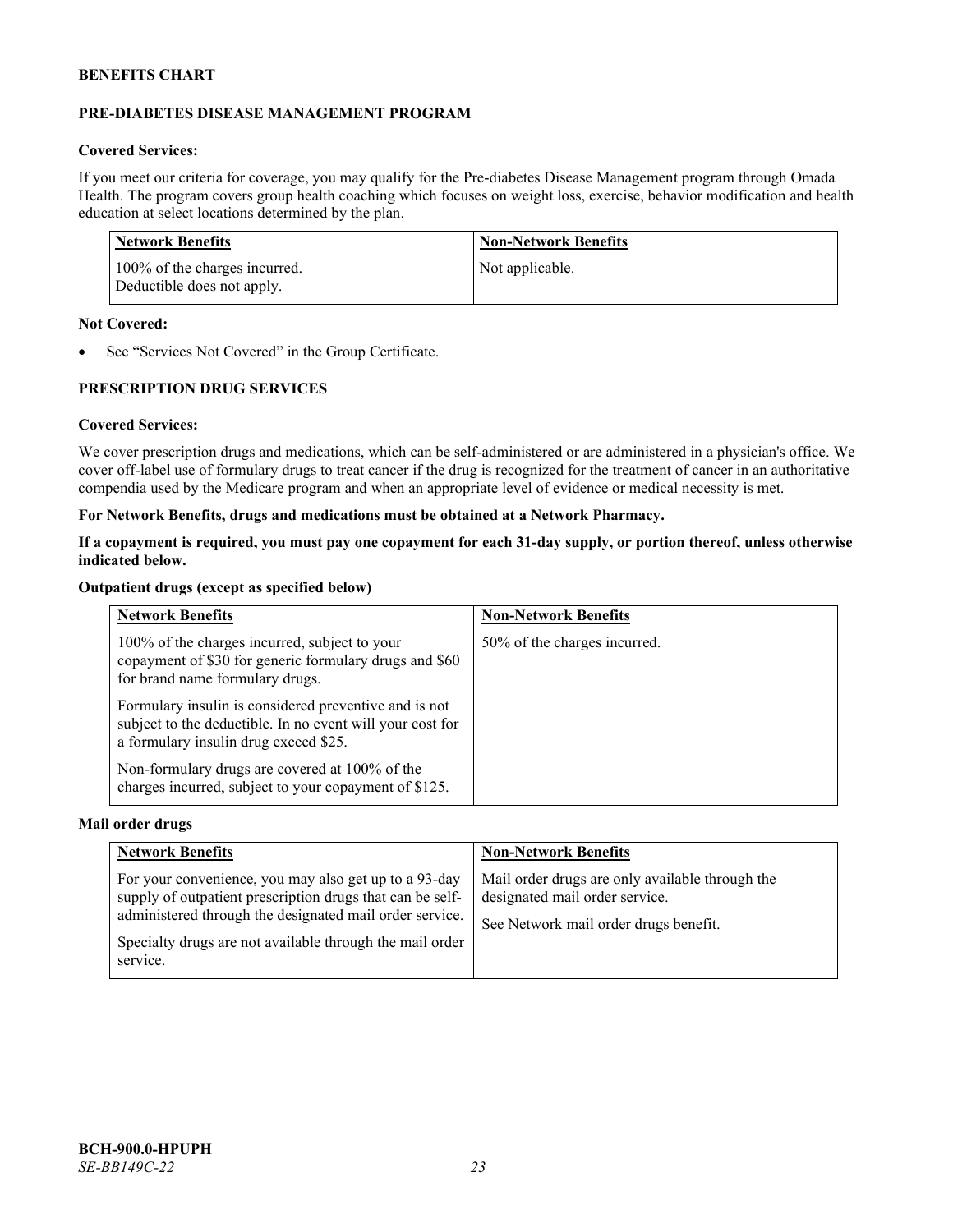### **Specialty drugs that are self-administered**

| <b>Network Benefits</b>                                                                                                                    | <b>Non-Network Benefits</b> |
|--------------------------------------------------------------------------------------------------------------------------------------------|-----------------------------|
| 80% of the charges incurred, up to a maximum<br>copayment of \$500.                                                                        | No coverage.                |
| For Network Benefits, specialty drugs are limited to<br>drugs on the specialty drug list and must be obtained<br>from a designated vendor. |                             |

# **Drugs for treatment of growth deficiency**

| <b>Network Benefits</b>                                                                                                                            | <b>Non-Network Benefits</b>  |
|----------------------------------------------------------------------------------------------------------------------------------------------------|------------------------------|
| 100% of the charges incurred.                                                                                                                      | 50% of the charges incurred. |
| For Network Benefits, growth deficiency drugs are<br>limited to drugs on the specialty drug list and must be<br>obtained from a designated vendor. |                              |

**Tobacco cessation drugs are covered for all FDA-approved tobacco cessation drugs (including over-the-counter drugs) for a minimum of 90 days.** Must be prescribed by a physician or legally authorized health care provider and purchased at a pharmacy.

| <b>Network Benefits</b>                                     | <b>Non-Network Benefits</b>  |
|-------------------------------------------------------------|------------------------------|
| 100% of the charges incurred.<br>Deductible does not apply. | 50% of the charges incurred. |

#### **Contraceptive drugs**

| <b>Network Benefits</b>                                                                                                                                         | <b>Non-Network Benefits</b>  |
|-----------------------------------------------------------------------------------------------------------------------------------------------------------------|------------------------------|
| 100% of the charges incurred for formulary drugs.<br>Deductible does not apply.                                                                                 | 50% of the charges incurred. |
| If a physician requests that a non-formulary<br>contraceptive drug be dispensed as written, the drug<br>will be covered at 100%, not subject to the deductible. |                              |

**ACA preventive medications.** We cover preventive medications currently recommended by USPSTF with an A or B rating if they are prescribed by your medical provider and they are listed on our Commercial ACA Preventive Drug List. Preventive medications are subject to periodic review and modification. Changes would be effective in accordance with the federal rules and reflected in our current medical coverage criteria for preventive care services.

| <b>Network Benefits</b>                                     | <b>Non-Network Benefits</b>  |
|-------------------------------------------------------------|------------------------------|
| 100% of the charges incurred.<br>Deductible does not apply. | 50% of the charges incurred. |

# **Limitations:**

- Certain drugs may require prior authorization as indicated on the formulary. We may require prior authorization for the drug and also the site where the drug will be provided. Certain drugs are subject to our utilization review process and quantity limits as indicated on our formulary.
- Certain non-formulary drugs require prior authorization. In addition, certain drugs may be subject to any quantity limits applied as part of our trial program. The trial drug program applies to new prescriptions for certain drugs which have high toxicity, low tolerance, high costs and/or high potential for waste. Trial drugs are indicated on the formulary and/or the specialty drug list. Your first fill of a trial drug may be limited to less than a month supply. If the drug is well tolerated and effective, you will receive the remainder of your first month supply.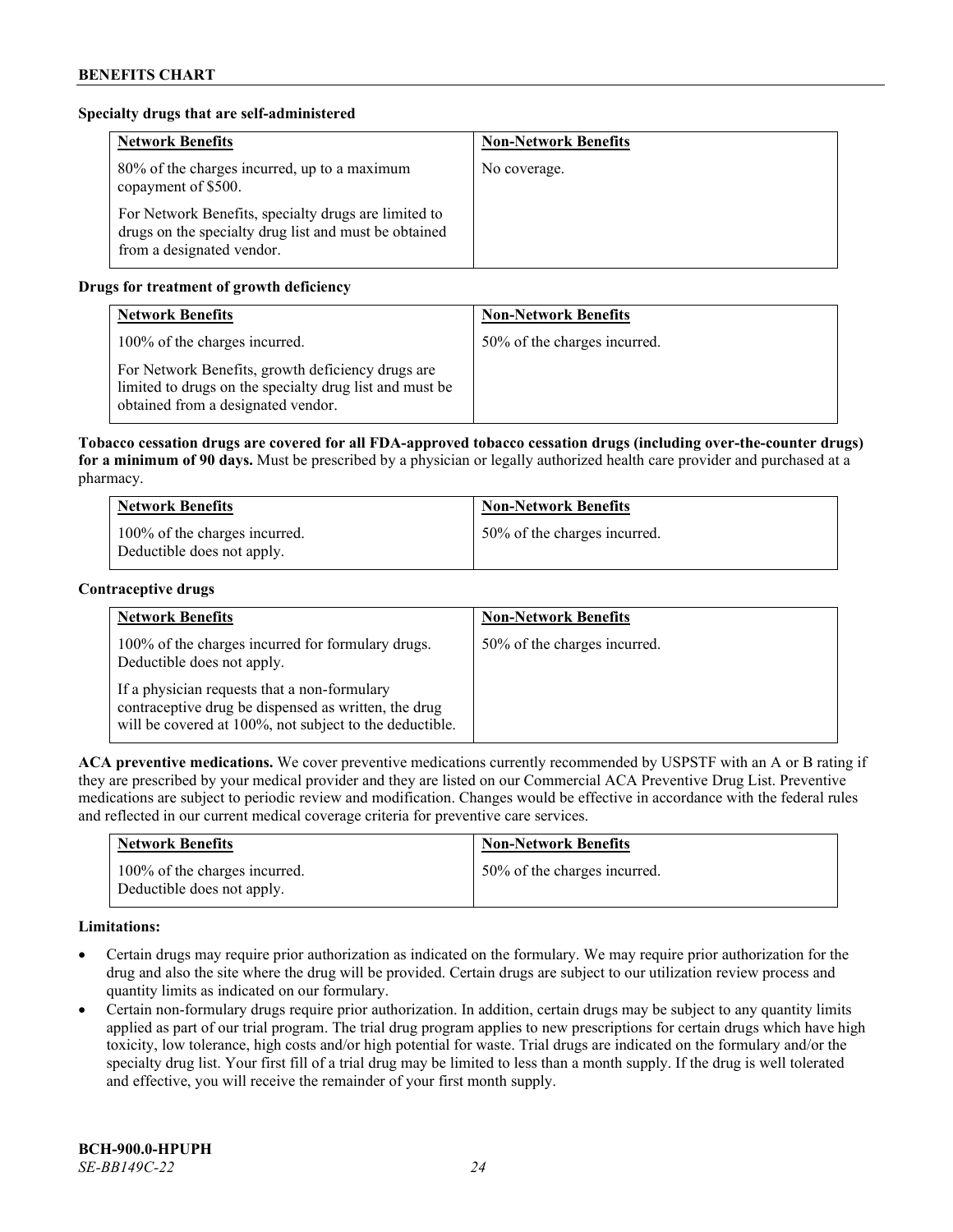- If an insured requests a brand name drug when there is a generic equivalent, the brand name drug will be covered up to the charge that would apply to the generic drug, minus any required copayment. If a physician requests that a brand name drug be dispensed as written, the drug will be paid at the non-formulary benefit.
- We may require insureds to try over-the-counter (OTC) drug alternatives before approving more costly formulary prescription drugs.
- Unless otherwise specified in the "Prescription Drug Services" section, you may receive up to a 31-day supply per prescription.
- A 93-day supply will be covered and dispensed only at pharmacies that participate in our extended day supply program.
- New prescriptions to treat certain chronic conditions are limited to a 31-day supply.
- No more than a 31-day supply of specialty drugs will be covered and dispensed at a time, unless it is a manufacturer supplied drug that cannot be split that supplies the insured with more than a 31-day supply.

### **Not Covered:**

- Replacement of prescription drugs, medications, equipment and supplies due to loss, damage or theft.
- Nonprescription (over the counter) drugs or medications, including, but not limited to, vitamins, supplements, homeopathic remedies, and non-FDA approved drugs, unless listed on the formulary and prescribed by a physician or legally authorized health care provider under applicable state and federal law. We cover off-label use of drugs to treat cancer as specified in the "Prescription Drug Services" section of this Benefits Chart. This exclusion does not include over-the-counter contraceptives for women as allowed under the Affordable Care Act when the insured obtains a prescription for the item. In addition, if the insured obtains a prescription, this exclusion does not include aspirin to prevent cardiovascular disease for men and women of certain ages; folic acid supplements for women who may become pregnant; fluoride chemoprevention supplements for children without fluoride in their water source; and iron supplements for children ages 6-12 months old who are at risk for anemia.
- All drugs used for sexual dysfunction.
- Fertility drugs.
- Medical cannabis.
- Drugs on the Excluded Drug List. The Excluded Drug List includes select drugs within a therapy class that are not eligible for coverage. This includes drugs that may be excluded for certain indications. The Excluded Drug List is available a[t HealthPartnersUnityPointHealth.com.](https://www.healthpartnersunitypointhealth.com/)
- Drugs that are newly approved by the FDA until they are reviewed and approved by HealthPartners UnityPoint Health Pharmacy and Therapeutics Committee.
- Medical devices approved by the FDA will not be covered under the "Prescription Drug Services" section unless they are on our formulary. Covered medical devices are generally submitted and reimbursed under your medical benefits.
- See "Services Not Covered" in the Group Certificate.

# **PREVENTIVE SERVICES**

#### **Applicable definitions:**

**Routine preventive services** are routine healthcare services that include screenings, check-ups and counseling to prevent illness, disease or other health problems before symptoms occur.

**Diagnostic services** are services to help a provider understand your symptoms, diagnose illness and decide what treatment may be needed. They may be the same services that are listed as preventive services, but they are being used as diagnostic services. Your provider will determine if these services are preventive or diagnostic. These services are not preventive if received as part of a visit to diagnose, manage or maintain an acute or chronic medical condition, illness or injury. When that occurs, unless otherwise indicated below, standard deductibles, copayments or coinsurance apply.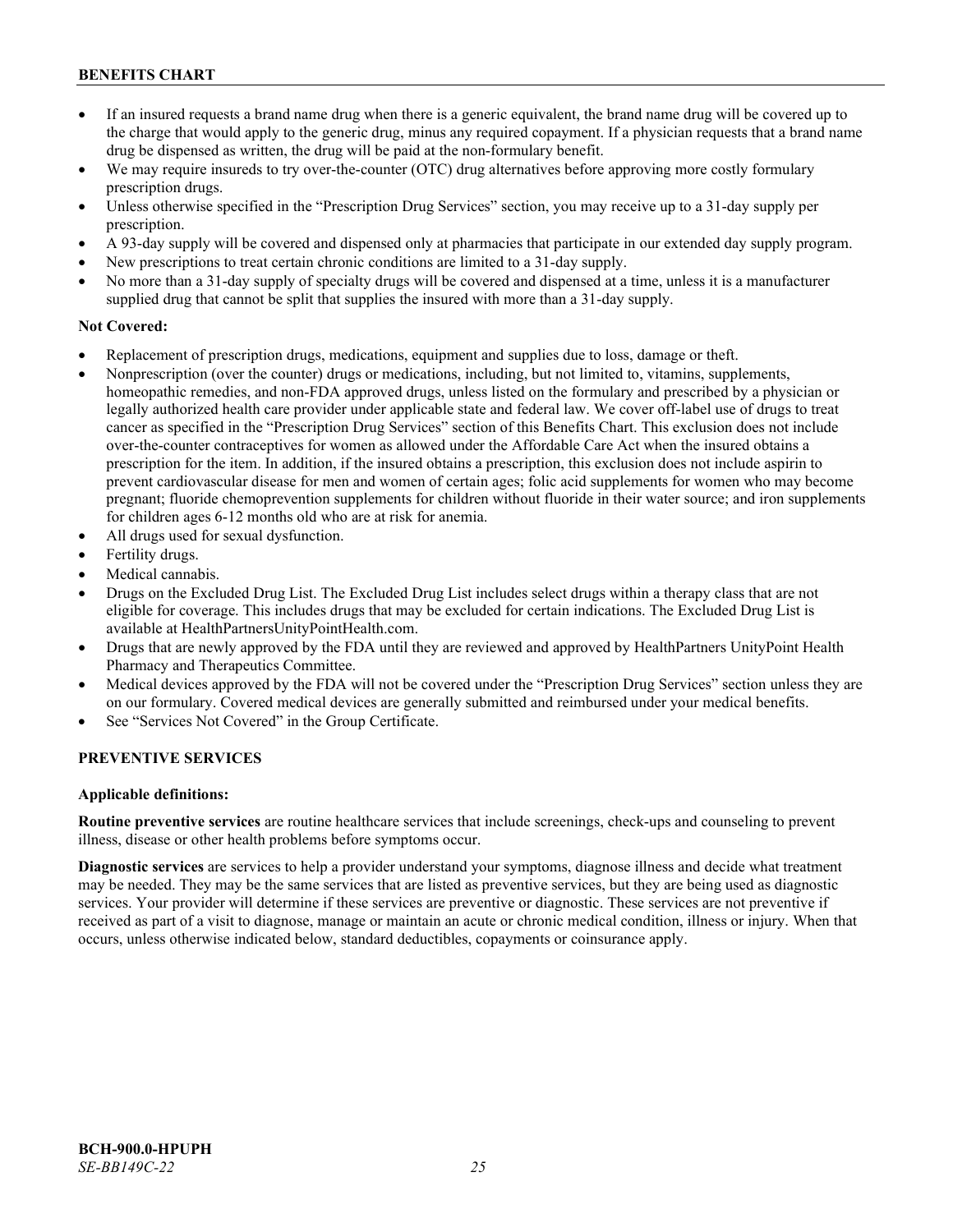# **Covered Services:**

We cover preventive services which meet any of the requirements under the Affordable Care Act (ACA) shown in the bulleted items below. These preventive services are covered at 100% under the network benefits with no deductible, copayments or coinsurance. If a preventive service is not required by the ACA and it is covered at a lower benefit level, it will be specified below. Preventive benefits mandated under the ACA are subject to periodic review and modification. Changes would be effective in accordance with the federal rules. Preventive services mandated by the ACA include:

- Evidence-based items or services that have in effect a rating of A or B in the current recommendations of the United States Preventive Services Task Force with respect to the individual;
- Immunizations for routine use in children, adolescents and adults that have in effect a recommendation from the Advisory Committee on Immunization Practices of the Centers for Disease Control and Prevention with respect to the individual;
- With respect to infants, children and adolescents, evidence-informed preventive care and screenings provided for in comprehensive guidelines supported by the Health Resources and Services Administration; and
- With respect to women, preventive care and screenings provided for in comprehensive guidelines supported by the Health Resources and Services Administration.

Covered services are based on established medical policies, which are subject to periodic review and modification by the medical or dental directors. These medical policies (medical coverage criteria) are available by calling Member Services, or logging on to your account at [HealthPartnersUnityPointHealth.com.](https://www.healthpartnersunitypointhealth.com/)

#### **ACA and state mandated preventive services are covered as follows:**

**Routine health exams and periodic health assessments.** A physician or health care provider will counsel you as to how often health assessments are needed based on age, sex and health status. This includes screening and counseling for tobacco use and all FDA approved tobacco cessation medications including over-the-counter drugs (as shown in the "Prescription Drug Services" section).

| <b>Network Benefits</b>                                     | <b>Non-Network Benefits</b>  |
|-------------------------------------------------------------|------------------------------|
| 100% of the charges incurred.<br>Deductible does not apply. | 50% of the charges incurred. |

**Child health supervision services.** This includes pediatric preventive services such as newborn screenings, appropriate immunizations (including HPV immunizations), developmental assessments and laboratory services appropriate to the age of the child from birth to 72 months and appropriate immunizations to age 18.

| <b>Network Benefits</b>                                     | <b>Non-Network Benefits</b>  |
|-------------------------------------------------------------|------------------------------|
| 100% of the charges incurred.<br>Deductible does not apply. | 50% of the charges incurred. |

#### **Routine prenatal care and exams**

| <b>Network Benefits</b>                                     | <b>Non-Network Benefits</b>  |
|-------------------------------------------------------------|------------------------------|
| 100% of the charges incurred.<br>Deductible does not apply. | 50% of the charges incurred. |

**Routine postnatal care.** This includes health exams, assessments, education and counseling relating to the period immediately after childbirth.

| <b>Network Benefits</b>                                     | <b>Non-Network Benefits</b>  |
|-------------------------------------------------------------|------------------------------|
| 100% of the charges incurred.<br>Deductible does not apply. | 50% of the charges incurred. |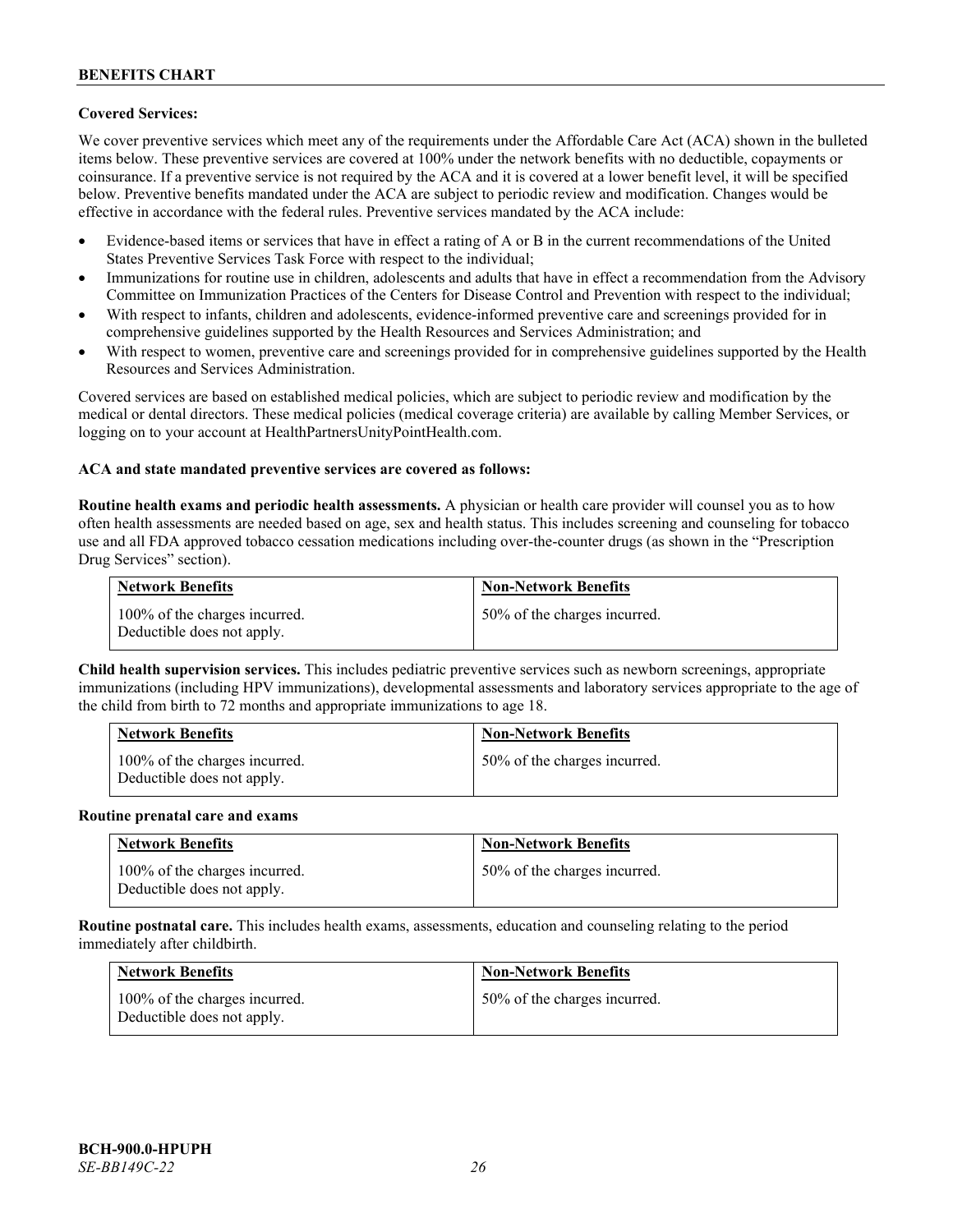**Routine screening procedures for cancer.** This includes colorectal screening or other cancer screenings recommended by the USPSTF with an A or B rating. Women's preventive health services below describe additional routine screening procedures for cancer.

| <b>Network Benefits</b>                                     | <b>Non-Network Benefits</b>  |
|-------------------------------------------------------------|------------------------------|
| 100% of the charges incurred.<br>Deductible does not apply. | 50% of the charges incurred. |

**Professional voluntary family planning services.** This includes services to prevent or delay a pregnancy, including counseling and education. Services must be provided by a licensed provider.

| <b>Network Benefits</b>                                     | <b>Non-Network Benefits</b>  |
|-------------------------------------------------------------|------------------------------|
| 100% of the charges incurred.<br>Deductible does not apply. | 50% of the charges incurred. |

#### **Adult immunizations**

| <b>Network Benefits</b>                                     | <b>Non-Network Benefits</b>  |
|-------------------------------------------------------------|------------------------------|
| 100% of the charges incurred.<br>Deductible does not apply. | 50% of the charges incurred. |

**Women's preventive health services.** This includes mammograms, screenings for cervical cancer (pap smears), breast pumps, human papillomavirus (HPV) testing, counseling for sexually transmitted infections, counseling and screening for human immunodeficiency virus (HIV), and all FDA approved contraceptive methods as prescribed by a doctor, sterilization procedures, education and counseling (see the "Prescription Drug Services" section for coverage of oral contraceptive drugs). For women whose family history is associated with an increased risk for BRCA1 or BRCA2 gene mutations, we cover genetic counseling and BRCA screening without cost sharing, if appropriate and as determined by a physician.

| <b>Network Benefits</b>                                     | <b>Non-Network Benefits</b>  |
|-------------------------------------------------------------|------------------------------|
| 100% of the charges incurred.<br>Deductible does not apply. | 50% of the charges incurred. |

**Obesity screening and management.** We cover obesity screening and counseling for all ages during a routine preventive care exam. If you are age 18 or older and have a body mass index of 30 or more, we also cover intensive obesity management to help you lose weight. Your primary care doctor can coordinate these services.

| <b>Network Benefits</b>                                     | <b>Non-Network Benefits</b>  |
|-------------------------------------------------------------|------------------------------|
| 100% of the charges incurred.<br>Deductible does not apply. | 50% of the charges incurred. |

### **In addition to any ACA or state mandated preventive services referenced above, we cover the following eligible services:**

#### **Routine eye and hearing exams**

| <b>Network Benefits</b>                                     | <b>Non-Network Benefits</b>  |
|-------------------------------------------------------------|------------------------------|
| 100% of the charges incurred.<br>Deductible does not apply. | 50% of the charges incurred. |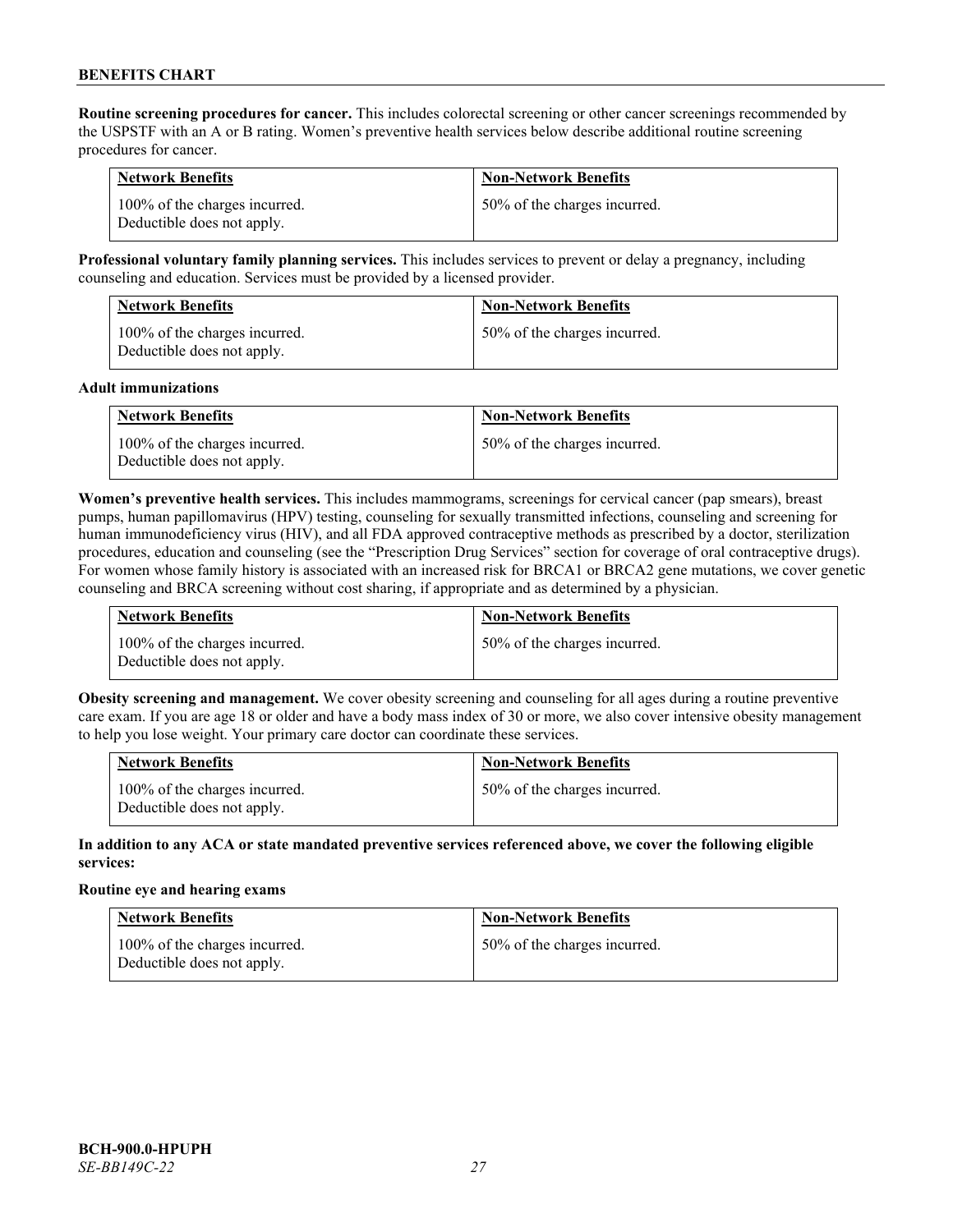**Ovarian cancer surveillance tests for women who are at risk.** "At risk for ovarian cancer" means (1) having a family history that includes any of the following: one or more first-degree or second-degree relatives with ovarian cancer, clusters of female relatives with breast cancer or nonpolyposis colorectal cancer; or (2) testing positive for BRCA1 or BRCA2 mutations. "Surveillance tests for ovarian cancer" means annual screening using: CA-125 serum tumor marker testing, transvaginal ultrasound, pelvic examination or other proven ovarian cancer screening tests currently being evaluated by the federal Food and Drug Administration or by the National Cancer Institute.

| Coverage level is same as corresponding Non-Network<br>Coverage level is same as corresponding Network<br>Benefits, depending on type of service provided, such<br>Benefits, depending on type of service provided, such<br>as Diagnostic Imaging Services, Laboratory Services<br>as Diagnostic Imaging Services, Laboratory Services<br>Office Visits for Illness or Injury or Preventive<br>Office Visits for Illness or Injury or Preventive<br>Services.<br>Services. |  |
|----------------------------------------------------------------------------------------------------------------------------------------------------------------------------------------------------------------------------------------------------------------------------------------------------------------------------------------------------------------------------------------------------------------------------------------------------------------------------|--|

#### **Limitations:**

• Services are not preventive if received as part of a visit to diagnose, manage or maintain an acute or chronic medical condition, illness or injury. When that occurs, unless otherwise indicated above, standard deductibles, copayments or coinsurance apply.

#### **Not Covered:**

See "Services Not Covered" in the Group Certificate.

# **TELEHEALTH/TELEMEDICINE SERVICES**

### **Definitions:**

**Telehealth, telemedicine, or virtual care.** This is a means of communication between a health care professional and a patient. This includes the use of secure electronic information, imaging, and communication technologies, including:

- interactive audio or audio-video
- interactive audio with store-and-forward technology
- chat-based and email-based systems
- physician-to-physician consultation
- patient education
- data transmission
- data interpretation
- digital diagnostics (algorithm-enabled diagnostic support)
- digital therapeutics (the use of personal health devices and sensors, either alone or in combination with conventional drug therapies, for disease prevention and management)

Services can be delivered:

Synchronously: the patient and health care professional are engaging with one another at the same time; or Asynchronously: the patient and health care professional engage with each other at different points in time.

**Telephone visits.** Live, synchronous, interactive encounters over the telephone between a patient and a healthcare provider.

**E-visit or chat-based visits.** Asynchronous online or mobile app encounters to discuss a patient's personal health information, vital signs, and other physiologic data or diagnostic images. The healthcare provider reviews and delivers a consultation, diagnosis, prescription or treatment plan after reviewing the patient's visit information.

**UnityPoint Health Virtual Care:** This is a virtual consult that you may use to receive a diagnosis and treatment for a variety of medical issues through secure video on your computer or phone. You may access the Virtual Care website at [unitypointvirtualcare.org.](https://unitypointvirtualcare.org/landing.htm)

**Virtuwell®.** This is an online service for you to receive a diagnosis and treatment for certain conditions, such as a cold, flu, ear pain and sinus infections. You may access the Virtuwell website at [Virtuwell.com.](https://www.virtuwell.com/)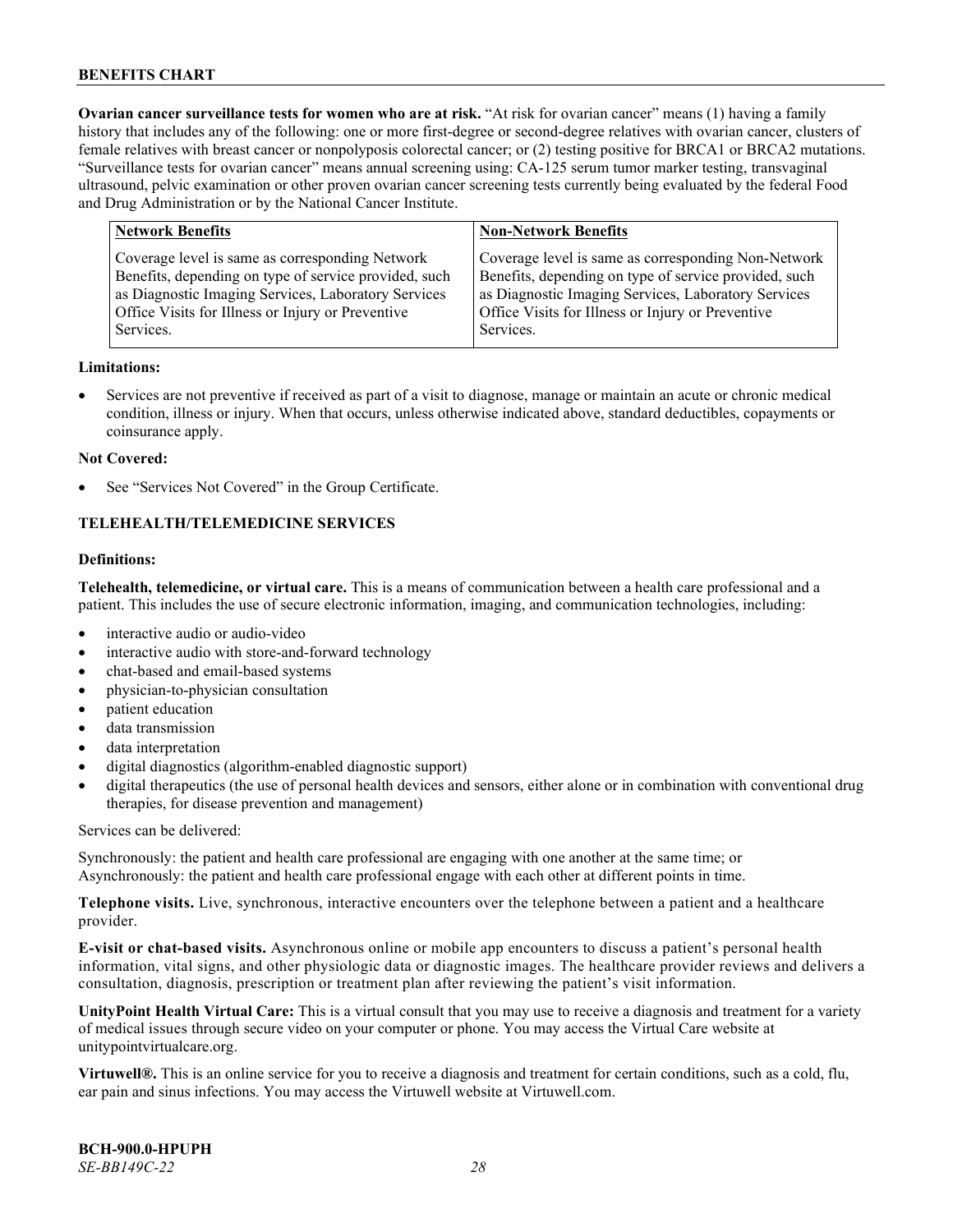**Video visits.** Live, synchronous, interactive encounters using secure web-based video between a patient and a healthcare provider.

### **Covered Services:**

The Plan covers the following methods of receiving care for services that would be eligible under the Plan if the service were provided in person.

### **Scheduled telephone visits**

| <b>Network Benefits</b>                                                       | <b>Non-Network Benefits</b>  |
|-------------------------------------------------------------------------------|------------------------------|
| 100% of the charges incurred, subject to your<br>copayment of \$15 per visit. | 50% of the charges incurred. |

#### **E-visits**

### **UnityPoint Health Virtual Care – available a[t unitypointvirtualcare.org](http://www.unitypointvirtualcare.org/)**

| <b>Network Benefits</b>       | <b>Non-Network Benefits</b> |
|-------------------------------|-----------------------------|
| 100% of the charges incurred. | Not applicable.             |

# **Access to online care through Virtuwell at [Virtuwell.com](http://www.virtuwell.com/)**

| <b>Network Benefits</b>       | <b>Non-Network Benefits</b> |
|-------------------------------|-----------------------------|
| 100% of the charges incurred. | Not applicable.             |

#### **All other e-visits**

| <b>Network Benefits</b>                                                       | <b>Non-Network Benefits</b>  |
|-------------------------------------------------------------------------------|------------------------------|
| 100% of the charges incurred, subject to your<br>copayment of \$15 per visit. | 50% of the charges incurred. |

#### **Video visits**

| <b>Network Benefits</b>                                 | <b>Non-Network Benefits</b>                           |
|---------------------------------------------------------|-------------------------------------------------------|
| Coverage level is same as corresponding network         | Coverage level is same as corresponding Non-Network   |
| benefit, depending on type of service provided, such as | Benefits, depending on type of service provided, such |
| Office Visits for Illness or Injury, Inpatient or       | as Office Visits for Illness or Injury, Inpatient or  |
| Outpatient Hospital Services.                           | Outpatient Hospital Services.                         |

#### **Not Covered:**

See "Services Not Covered" in the Group Certificate.

### **TRANSPLANT SERVICES**

#### **Applicable definitions:**

**Autologous.** This is when the source of cells is from the individual's own marrow or stem cells.

**Allogeneic.** This is when the source of cells is from a related or unrelated donor's marrow or stem cells.

**Autologous bone marrow transplant.** This is when the bone marrow is harvested from the individual and stored. The patient undergoes treatment which includes tumor ablation with high-dose chemotherapy and/or radiation. The bone marrow is reinfused (transplanted).

**Allogeneic bone marrow transplant.** This is when the bone marrow is harvested from the related or unrelated donor and stored. The patient undergoes treatment which includes tumor ablation with high-dose chemotherapy and/or radiation. The bone marrow is reinfused (transplanted).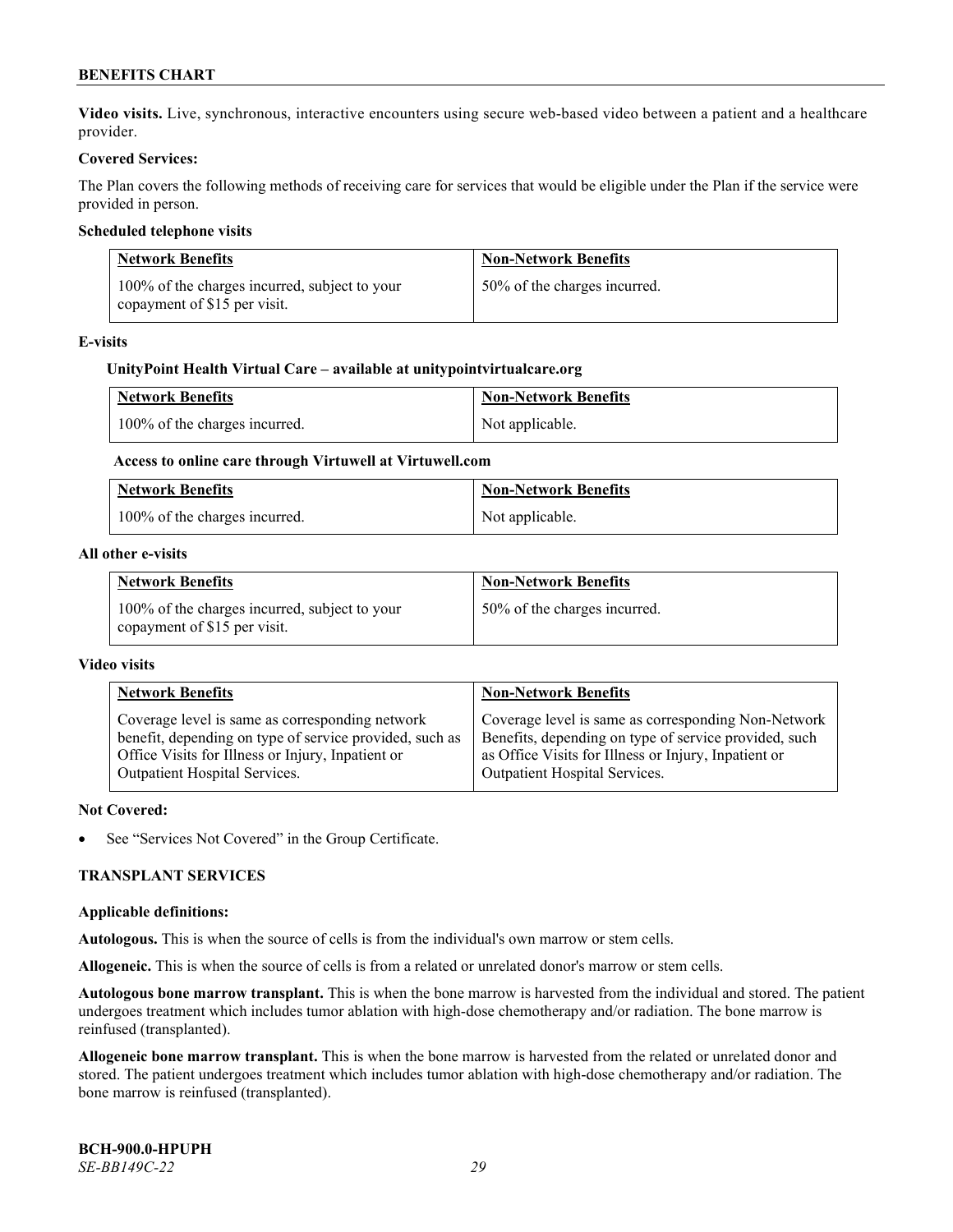**Autologous/allogeneic stem cell support.** This is a treatment process that includes stem cell harvest from either bone marrow or peripheral blood, tumor ablation with high-dose chemotherapy and/or radiation, stem cell reinfusion, and related care. Autologous/allogeneic bone marrow transplantation and high dose chemotherapy with peripheral stem cell rescue/support are considered to be autologous/allogeneic stem cell support.

**Designated transplant center.** This is any health care provider, group or association of health care providers designated by us to provide services, supplies or drugs for specified transplants for our insureds.

**Transplant services.** This is transplantation (including retransplants) of the human organs or tissue listed below, including all related post-surgical treatment, follow-up care and drugs and multiple transplants for a related cause. Transplant services do not include other organ or tissue transplants or surgical implantation of mechanical devices functioning as a human organ, except surgical implantation of an FDA approved ventricular assist device (VAD) or total artificial heart, functioning as a temporary bridge to heart transplantation.

Prior authorization is required prior to consultation to support coordination of care and benefits.

#### **Covered Services:**

We cover eligible transplant services (as defined above) while you are covered under this Benefits Chart. Transplants that will be considered for coverage are limited to the following:

- Kidney transplants for end-stage disease.
- Cornea transplants for end-stage disease.
- Heart transplants for end-stage disease.
- Lung transplants or heart/lung transplants for: (1) primary pulmonary hypertension; (2) Eisenmenger's syndrome; (3) endstage pulmonary fibrosis; (4) alpha 1 antitrypsin disease; (5) cystic fibrosis; and (6) emphysema.
- Liver transplants for: (1) biliary atresia in children; (2) primary biliary cirrhosis; (3) post-acute viral infection (including hepatitis A, hepatitis B antigen e negative and hepatitis C) causing acute atrophy or post-necrotic cirrhosis; (4) primary sclerosing cholangitis; (5) alcoholic cirrhosis; and (6) hepatocellular carcinoma.
- Allogeneic bone marrow transplants or peripheral stem cell support associated with high dose chemotherapy for: (1) acute myelogenous leukemia; (2) acute lymphocytic leukemia; (3) chronic myelogenous leukemia; (4) severe combined immunodeficiency disease; (5) Wiskott-Aldrich syndrome; (6) aplastic anemia; (7) sickle cell anemia; (8) non-relapsed or relapsed non-Hodgkin's lymphoma; (9) multiple myeloma; and (10) testicular cancer.
- Autologous bone marrow transplants or peripheral stem cell support associated with high-dose chemotherapy for: (1) acute leukemias; (2) non-Hodgkin's lymphoma; (3) Hodgkin's disease; (4) Burkitt's lymphoma; (5) neuroblastoma; (6) multiple myeloma; (7) chronic myelogenous leukemia; and (8) non-relapsed non-Hodgkin's lymphoma.
- Pancreas transplants for simultaneous pancreas-kidney transplants for diabetes, pancreas after kidney, living related segmental simultaneous pancreas kidney transplantation and pancreas transplant alone.

To receive Network Benefits, charges for transplant services must be incurred at a designated transplant center.

The transplant-related treatment provided, including expenses incurred for directly related donor services, shall be subject to and in accordance with the provisions, limitations, maximums and other terms of this Benefits Chart.

Medical and hospital expenses of the donor are covered only when the recipient is an insured and the transplant and directly related donor expenses have been prior authorized for coverage. Treatment of medical complications that may occur to the donor are not covered. Donors are not considered insureds, and are therefore not eligible for the rights afforded to insureds under the Group Certificate.

The list of eligible transplant services and coverage determinations are based on established medical policies, which are subject to periodic review and modifications by the medical director

| <b>Network Benefits</b>                          | <b>Non-Network Benefits</b>                          |
|--------------------------------------------------|------------------------------------------------------|
| See Network Inpatient Hospital Services benefit. | See Non-Network Inpatient Hospital Services benefit. |